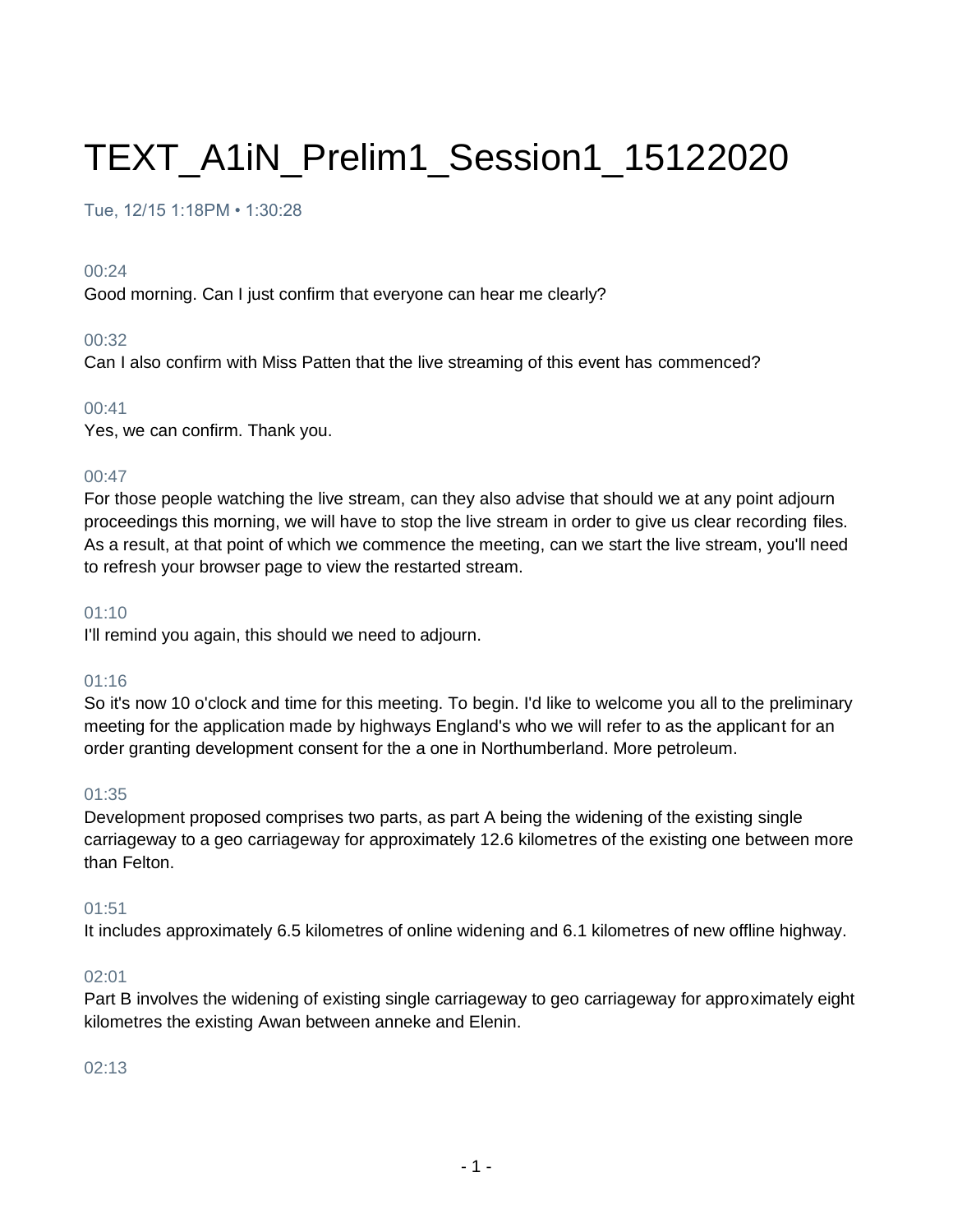So thank you very much for attending this virtual meeting. My name is Kevin Gleason. I'm a chartered town planner, a planning inspector employed by the planning Inspectorate. And I've been appointed by the Secretary of State's, for housing Communities and Local governments to be the lead member of the panel to examine this application.

## 02:34

I'm now going to ask my fellow panel member to introduce himself.

## 02:40

Good morning. My name is Andrea Pinto. And I too am a chartered town planner. And in a planning inspector employed by the planning Inspectorate, I have also been appointed by the Secretary of State to be a member of the panel for the examination of this application.

## 02:58

Thank you.

## 03:01

So together we constitute the examining authority for this application. And we will be reporting to the Secretary of State for Transport with the recommendation as to whether the development consent order should be made.

## 03:15

You have all already spoken and heard from Miss Patton, who is the case manager for this project. She's being supported today by James Bunsen, Katie alone, and George Harold who are members of the case team, who you are likely to come into contact with during the course of the examination.

## 03:36

If you have any questions or queries about the examination process, or the technology we're using for virtual events, they should be our first port of contact.

## 03:48

their contact details can be found at the top of any letter you have received from us, or on the project page at the national infrastructure websites.

## 03:58

We appreciate that conducting an event in this way isn't ideal, and can be challenging for those who are unfamiliar with the technology. Please don't hesitate to contact a member of the case team if you need help with the technology.

## 04:15

Before I consider the items on the agenda for this meeting, I need to deal with some additional housekeeping matters. So those raised by Miss Patton in the arrangements conference earlier.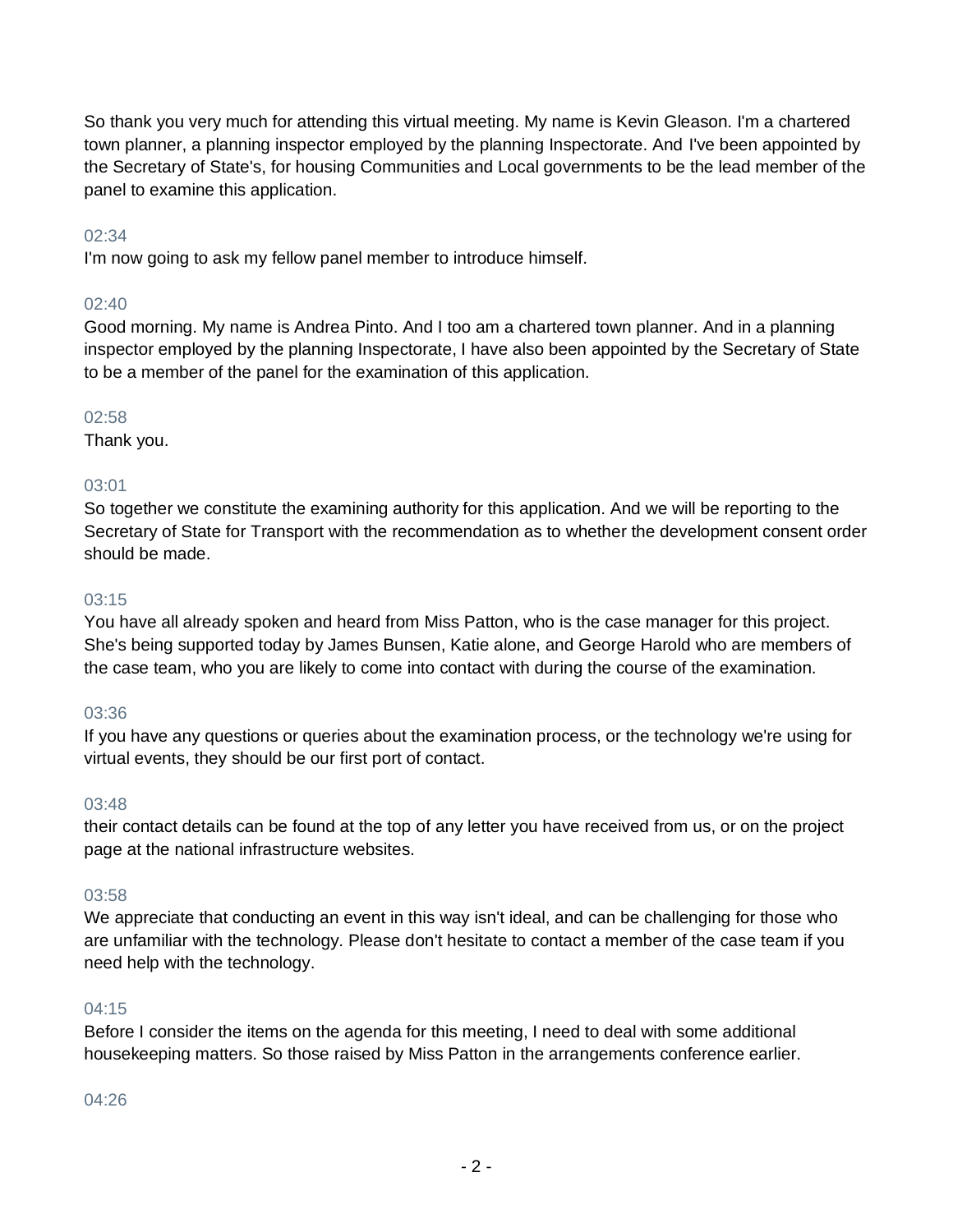As far as I'm aware, there are no requests that have been made or any special measures or arrangements to enable participation in this preliminary meeting. I just checked that that is correct.

## 04:41

Hearing nothing sell tickets, the affirmative.

## 04:46

As I've already mentioned, this event is being held on the Microsoft team's platform. And there's been both live streamed and recorded

# 04:55

as explained in my letter 19th of November because digital recordings we made

## 05:00

have retained and published, they form a public records that can contain your personal information, and to which the general data protection regulations apply.

## $05:11$

The planning inspectorates practice is to retain and publish recordings for a period of five years from the Secretary of State's decision on a development consent order.

## 05:23

Consequently, if you participate in today's preliminary meeting, it's important that you understand that you will be live streamed and recorded and that the digital recording will be published.

## 05:35

If you don't want your image to be recorded, you can switch off your camera. We will only ever ask for information to be placed on the public record that is important in relevance to planning decision.

## 05:48

You will then be in rare circumstances that we might ask you to provide personal information of the type and most of us would prefer to keep private or confidential.

## 05:57

Therefore to avoid the need to edit digital recordings, or with us is that you try your best not to add information to the public records that you would wish to keep private or confidential.

## 06:11

If you feel that personal information is necessary, please provide this in written documents that we can redact before publication.

## 06:19

Does anyone have any questions with regards to this matter?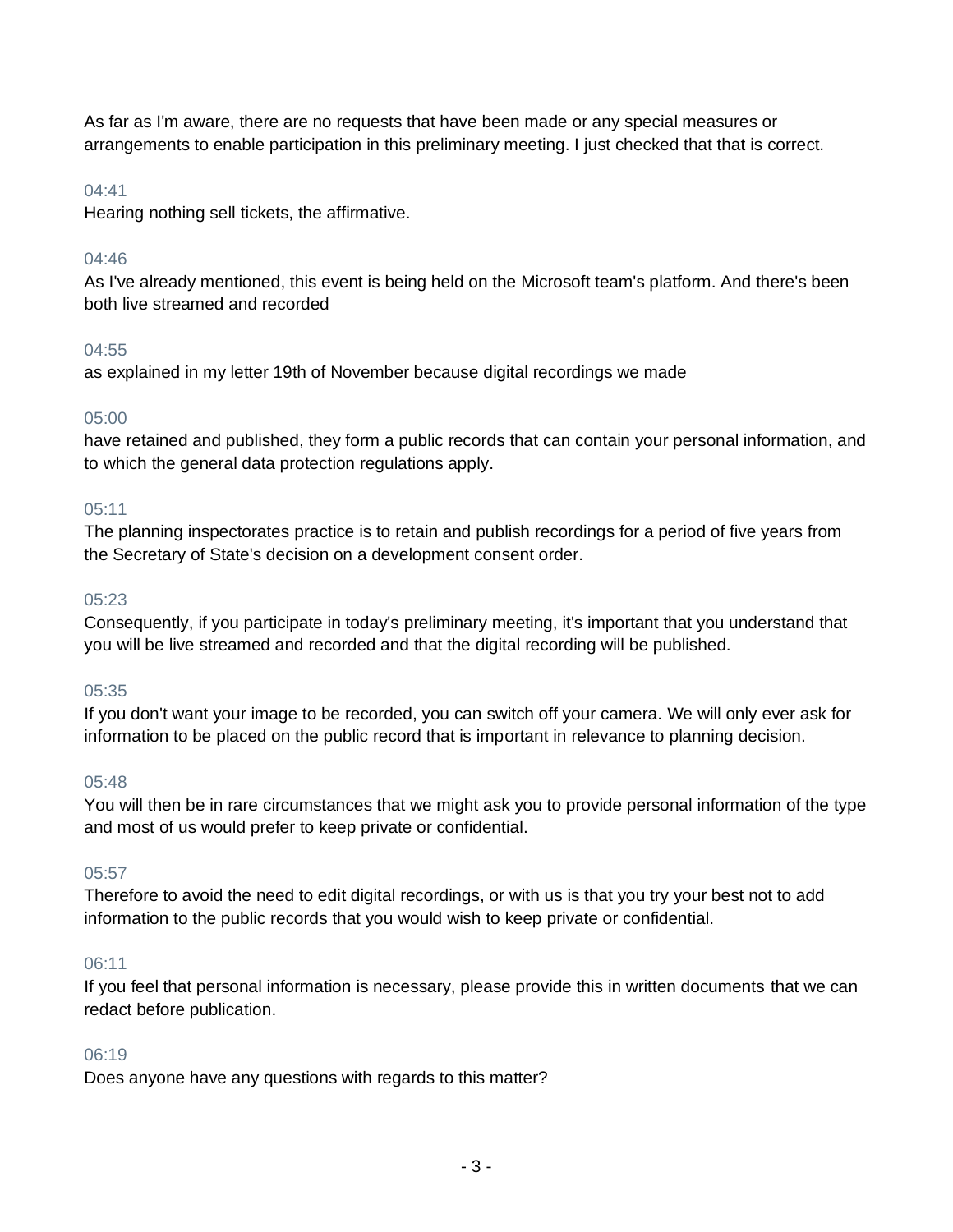Okay, I'll move on.

#### 06:28

As we are conducting this event virtually rather than as a physical face to face event, the dynamics will be different from those part difference for those participating and observing. By this, I mean that you may see me or Mr. Pinto look away from the camera appear not to be engaging with speakers. This is because we may be writing notes or looking at other materials on screens, I can assure you that we will be paying close attention to what is happening at all times.

## 07:00

Finally, in these preliminary comments, chi repeats the request made in the arrangements conference. That's in order to minimise background noise, you make sure your phone is turned off, or turned to silence. And the same stay muted unless you're speaking.

## 07:18

As a virtual meeting, we have structured the meeting today, in such a way that questions or points that you may wish to raise can be done so at the relevant points in the proceedings. When we get to those points. I would ask that if you want to speak, you use the Microsoft team's hands up function. There'll be advised there may be too late before we see it. And please wait to be invited to speak or asked to speak at an appropriate time.

#### 07:44

Can you also remind people that the chat functional Microsoft Teams will not work? So please don't try to use this to ask any questions or post comments.

## 07:59

Once you've indicated that you wish to speak, please wait to be invited before making your contribution. Please speak loudly. And clearly. If you don't manage to ask your question or raise your points at the relevant point in time, there will be an opportunity at the end of the meeting for you to raise this Under Item eight of the agenda, which is any other matters. Alternatively, you can submit your question or information in writing I 22nd December, which is identified in timetable as procedural deadline B. We'll say more about the timetable shortly.

## 08:36

Are there any questions or comments regarding any of the points I've just made?

08:46 Yeah, okay.

08:53 And so moving on.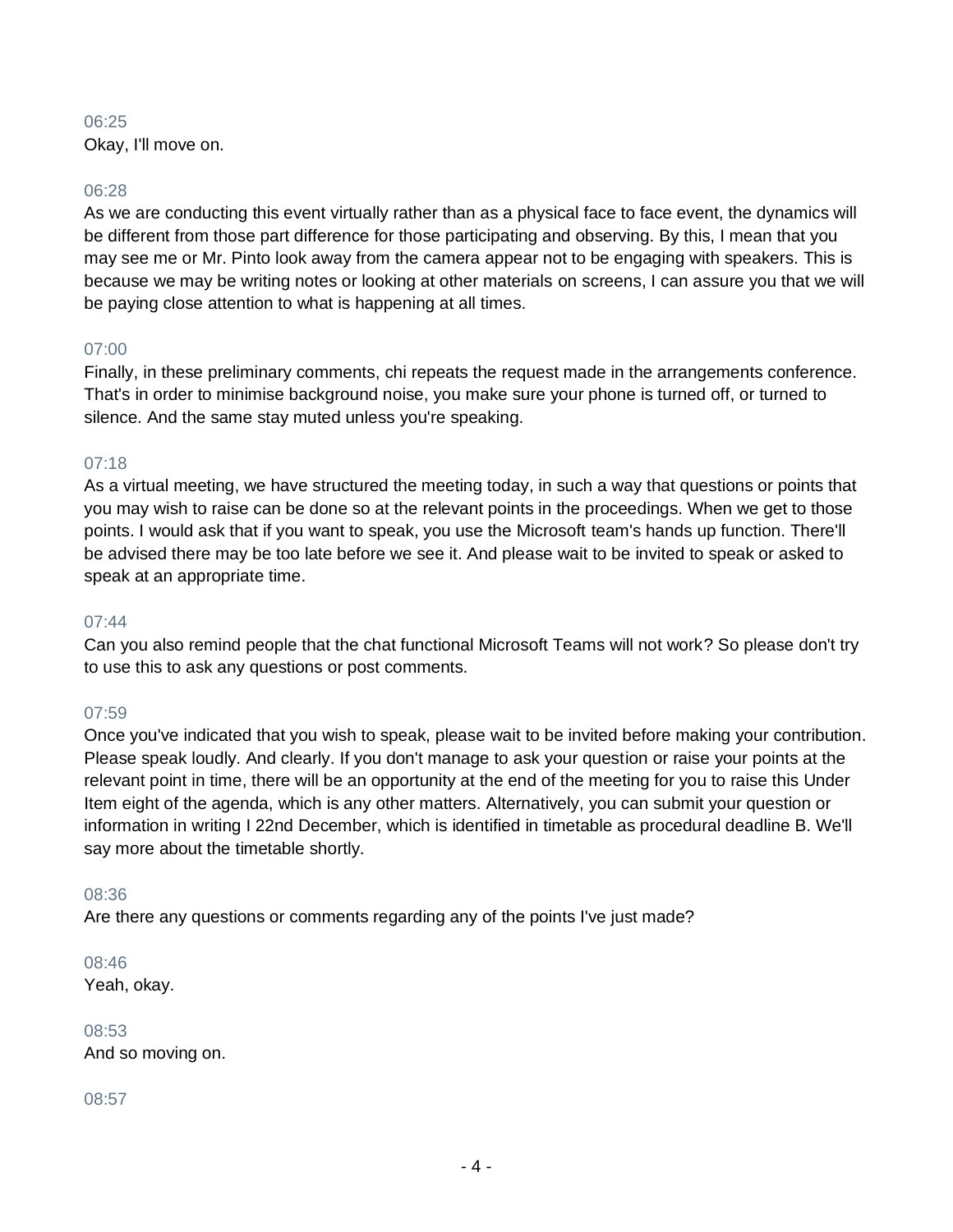You will hit Save because you are one of the following categories. You are the applicants or representative of the applicant, you represent the local authority or neighbouring local authority. You represent bodies, the two statutory parties,

## 09:13

you have sent in irrelevant representation, and therefore have become an interested party.

## 09:19

You are an individual or a body affected by the application for compulsory acquisition of lands or rights over land, or you are a combination of any of these categories.

## 09:30

There may also be people here who are not covered by any of these descriptions. But whichever you are, you're very welcome.

## 09:41

This meeting will follow the agenda as set out in my letter 19th of November, which we shall refer to from now on is the real six letter.

## 09:51

I hope you have a copy of that letter to hand. If you do please turn to Annex A which sets out the agenda of this morning's meeting.

## 10:03

As you can see on the screens, we are currently on item one of that agenda.

## 10:10

The letter and the agenda are also available on the project page of national infrastructure websites, or they can be found in the examination library as reference PD slash double oh six.

## 10:23

We are proposing to make a slight amendment to the agenda, so that the procedural decisions taken by the examining authority, shown as item six on the agenda, addressed before the draft examination timetable, shown as item five, the reason being that some of the procedural decisions will help to explain why the draft timetable has been prepared in that way.

## 10:52

So now, let me briefly explain the purpose of this preliminary meeting.

## 10:58

We're here to focus on the way in which we intend to examine this application. We will be discussing only the procedural aspects of this examination today.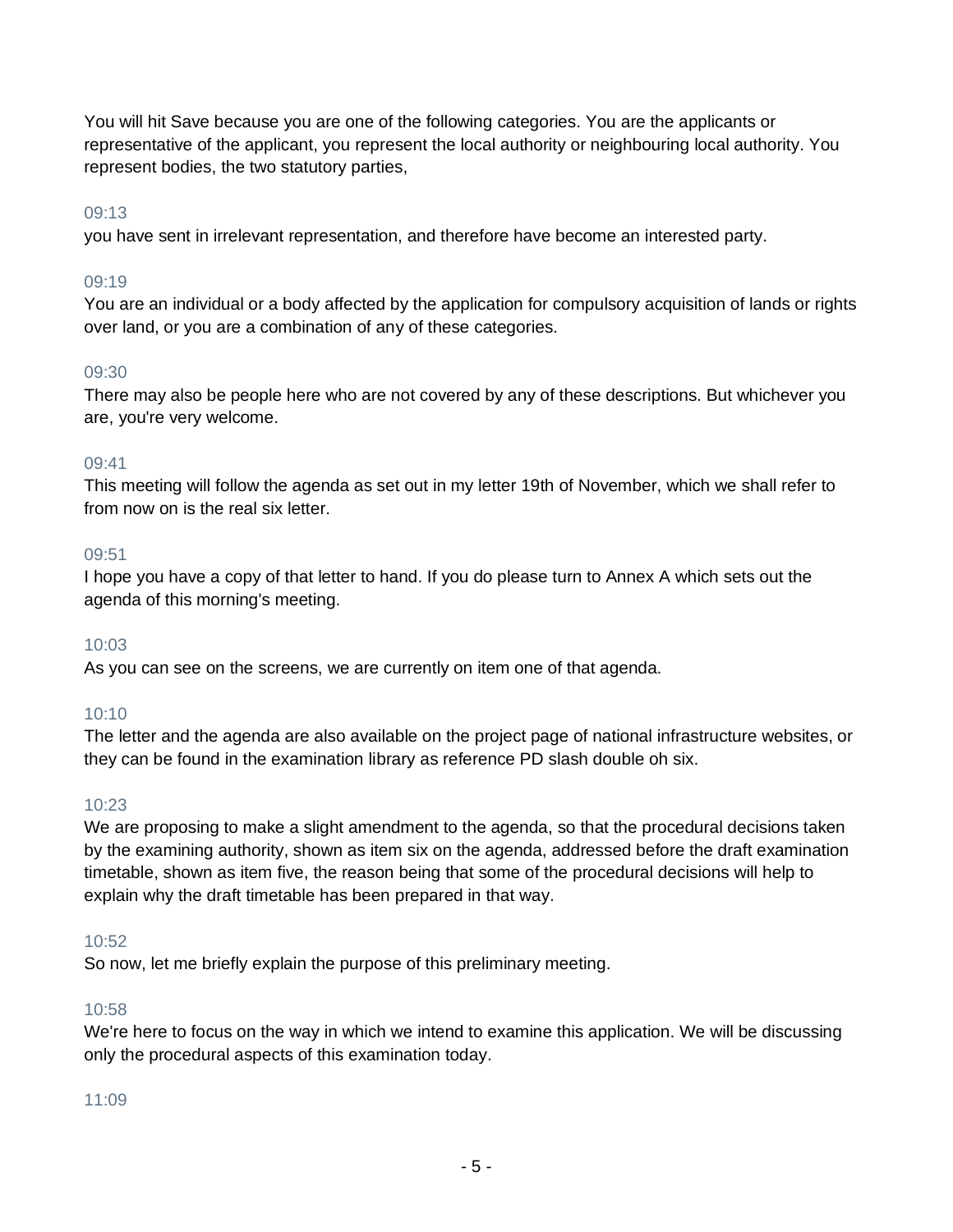We are not taking any evidence at this meeting we are not discussing is the merits or the concerns you may have regarding this application.

## 11:19

We'd like to emphasise that we have taken no decisions yet about the merits of the application.

## 11:27

The concerns on merits will only be considered once the examination of the application begins following the close of the preliminary meeting.

## 11:37

Due to the event being held virtually this will be on Tuesday, the fifth of January.

## 11:42

Hopefully, by the end of this meeting, we'll all be comforted, there will be sufficient opportunities throughout the examination for you all to express your views.

## 11:53

A preliminary meeting for a developed consent order application would not normally have two parts. The reason in this case is because in holding the meeting virtually rather than as a physical face to face event, you want to ensure the people who do not or cannot make all the submissions to this part, because perhaps because of reasons to technology have the opportunity to respond subsequently. We'll say more about these matters shortly.

## 12:24

This is a working meeting in running between centre temper efficiency with fairness, and been to allow you all to have your say if it is relevant, and to allow you to inform us of all we need to know at this stage. However, we will endeavour to make sure that your and our contributions are as to the point and focused as possible. So that we can make the best use of the available time and allow everyone who wishes to speak an opportunity to do so.

## 12:55

We hope that yours will support us in this endeavour.

## 13:01

notes are being taken of this meeting and these will be placed on the project page of the national infrastructure websites and deposited at the locations listed in annex F of the rule six letter as soon as practicable after the close of the preliminary meeting.

## 13:17

As already mentioned, digital recordings are being made at today's meeting. And these two will be placed on the project page of the website as soon as possible at this meeting.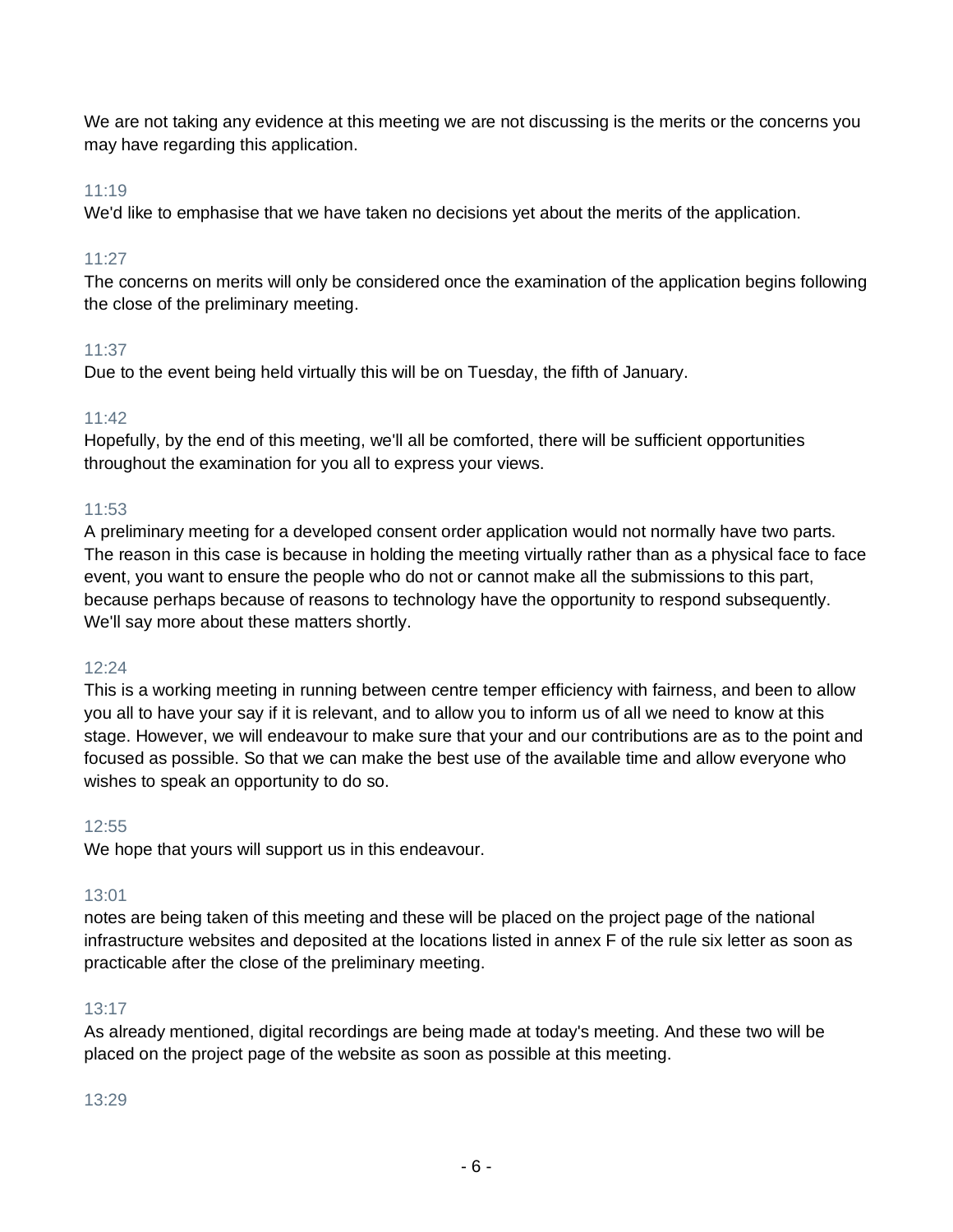With this in mind, it will be enormously beneficial to us. If each time you speak you can state your name and if you're representing someone who it is you represent.

## 13:41

These also bear in mind the only official recording of today's proceedings are the notes and records of the digital recording, tweets plugs and similar communications arising out of this meeting will not be accepted as evidence in the examination of the application.

# 14:01

Thank you.

# 14:07

So I have been provided by the case team with a list of those who have expressed the wish to be heard today. People representing the following organisations.

# 14:19

highways England is the applicants their legal advisors, DLA Piper,

# 14:25

Northumberland County Council, the Environment Agency,

## 14:30

the rockethub consultancy representing a number of individuals

# 14:35

and George fyh LLP, also representing a number of individuals.

# 14:40

We also have the number of individuals who have indicated that they wish to speak

# 14:47

I'm now I'm going to ask those of you those of you who are participating in today's meeting, to introduce yourselves to the examining authority, and the people who are watching the livestream of this event.

# 15:01

When I said your organization's name, if you could unmute yourself, and if you have your camera turned off, switch it on and then introduce yourself stating your name and who you represent. Can I start with the applicants and any of their advisors please?

# 15:21

Good morning, sir. My name is Howard bassford. I'm a solicitor and a partner at the law firm, DLA Piper, UK LLP. And I appear with Mr. Michael Gregg on behalf of highways England, which as you've already noted, is the applicant for the development consent order, set out drafting the application.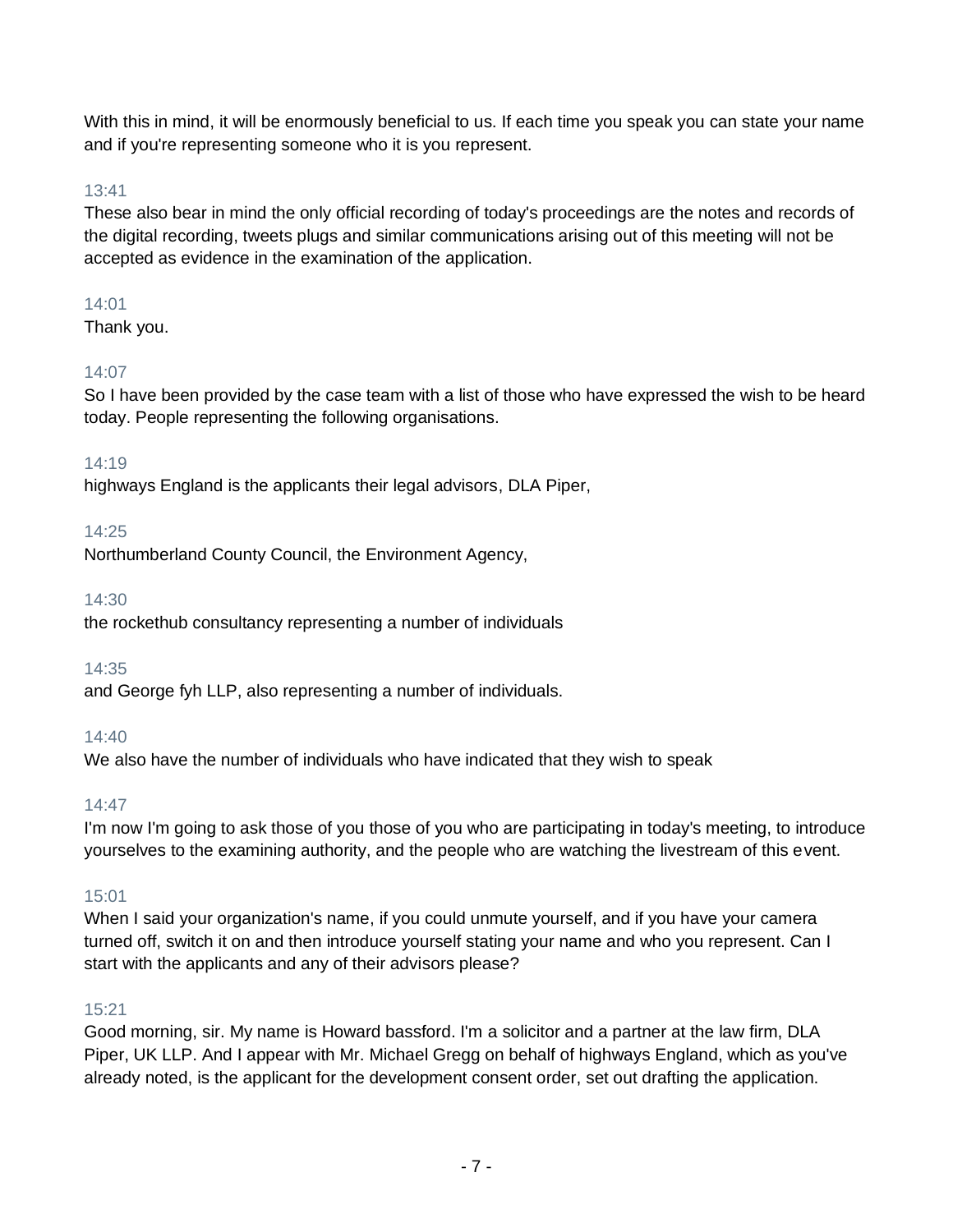I am supported by Mr. Mark Stoneman of highways England, who is the project manager, and also in attendance should we need to call on them on Mr. Kevin Stubbs, who is an environmental impact assessment specialist. And Mr. David Morrow who is a host engineer, both from the consulting engineers Ws P.

#### 16:05

Thank you very much. Mr. basford.

#### 16:10

Would you mind switching your camera off when you're not speaking please mister password possible.

#### 16:18

Thank you.

## 16:20

Next Can we move on to the host local authority Northumberland county council.

#### 16:27

Good morning. My name is Katherine Robbie, I'm Senior planning officer working for Northumberland county council.

#### 16:34

And I'm also supported this morning by Matthew Payne, who's a highways engineer for the council.

## 16:42

Thank you very much.

#### 16:46

Are there any statutory consultees who wish to speak?

16:52

I don't have any on my list. I do have an indication that's

#### 16:59

Lucy know from the Environment Agency was likely to be watching live stream that's

#### 17:06

not wishing to speak so. Leave that as it is. That's fine.

## 17:11

If we can move on then to any non statutory organisations.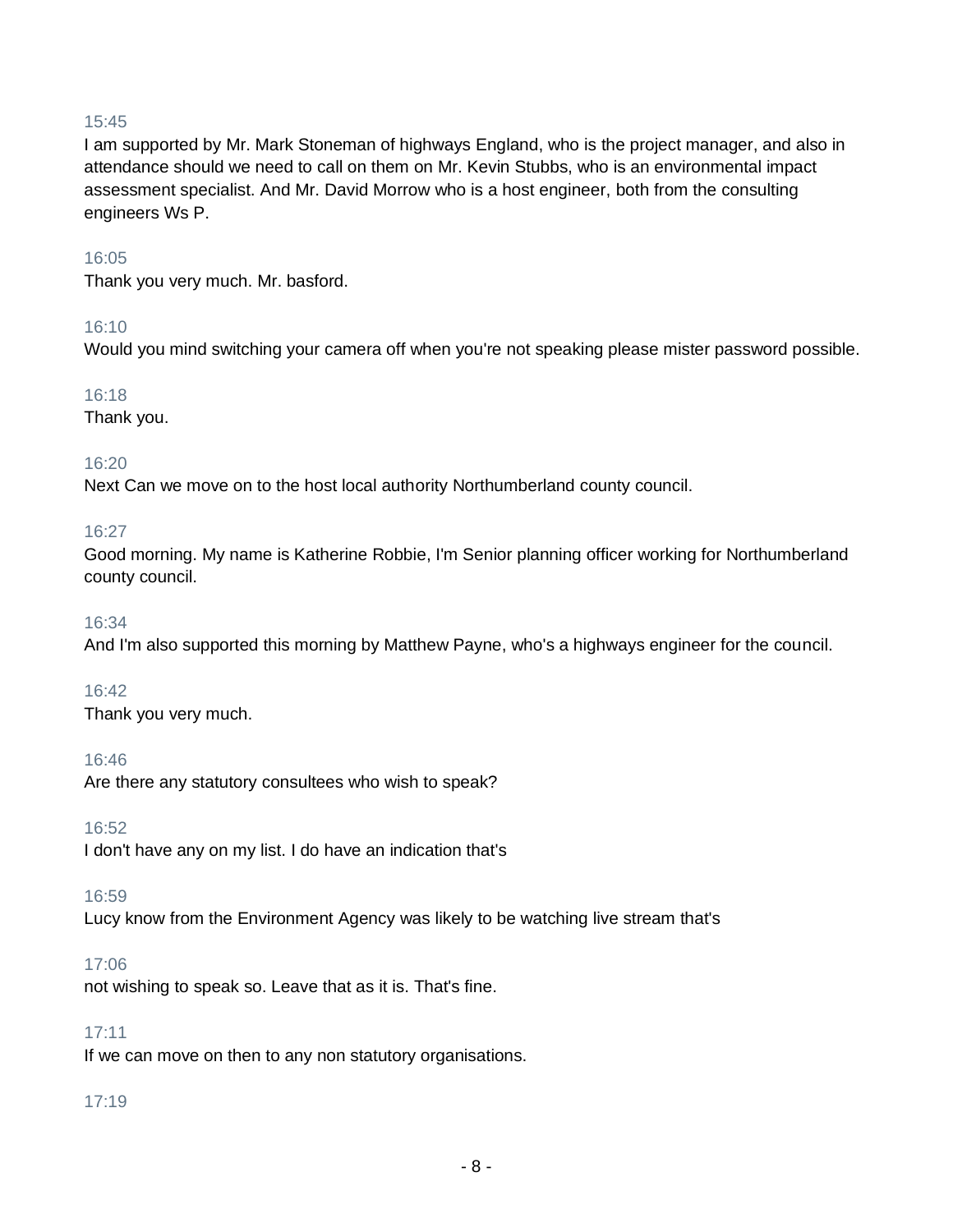## Those representing

## 17:23

individual landowners.

# 17:28

I think we have Mr. Phil, we've got so consultancy.

# 17:34

Morning. And first of all, can I just correct you on hos pronounce Ellington it's not ellingham is Ellen, Jim. Okay. Thank you. Just for the record. I do live here as well. So it's very annoying when people call it ellingham.

# 17:49

Yes, my name is Louie fel. And my firm is called Brock thought consultancy, and we represent a

# 17:58

number of landowners including Northumberland estates, rock estate, and the various

# 18:05

entities. They're both in North understates and rock estates. Mr. Thought Mrs. Graham's or Mrs. Grey, and a couple of the Northern estate tenants Mrs. Robson and Mrs. Thompson.

## 18:18

Thank you, and

## 18:22

Mr. fells the representations from your company. And some of those are submitted by Mr. Thompson. I take it that you're doing a double act and you're representing all of those interests today. Yes, yes. Those would be doubling up on time. Yes, no, I'm representing all the interest just here today. That's good. Thank you. And thank you for correcting me on the pronunciation sign. As you'll notice, we haven't had chance to visit the area yet. And that points you get to

## 18:57

a lot of people how to say, No, no, it's absolutely fine. If I fully get it right, start with and then you won't offend all the locals. certainly wouldn't want to do that. No, no, good. Great. Thank you. Thank you. And

## 19:11

Miss Michi from Georgia whites.

## 19:17

Either, yet, good morning.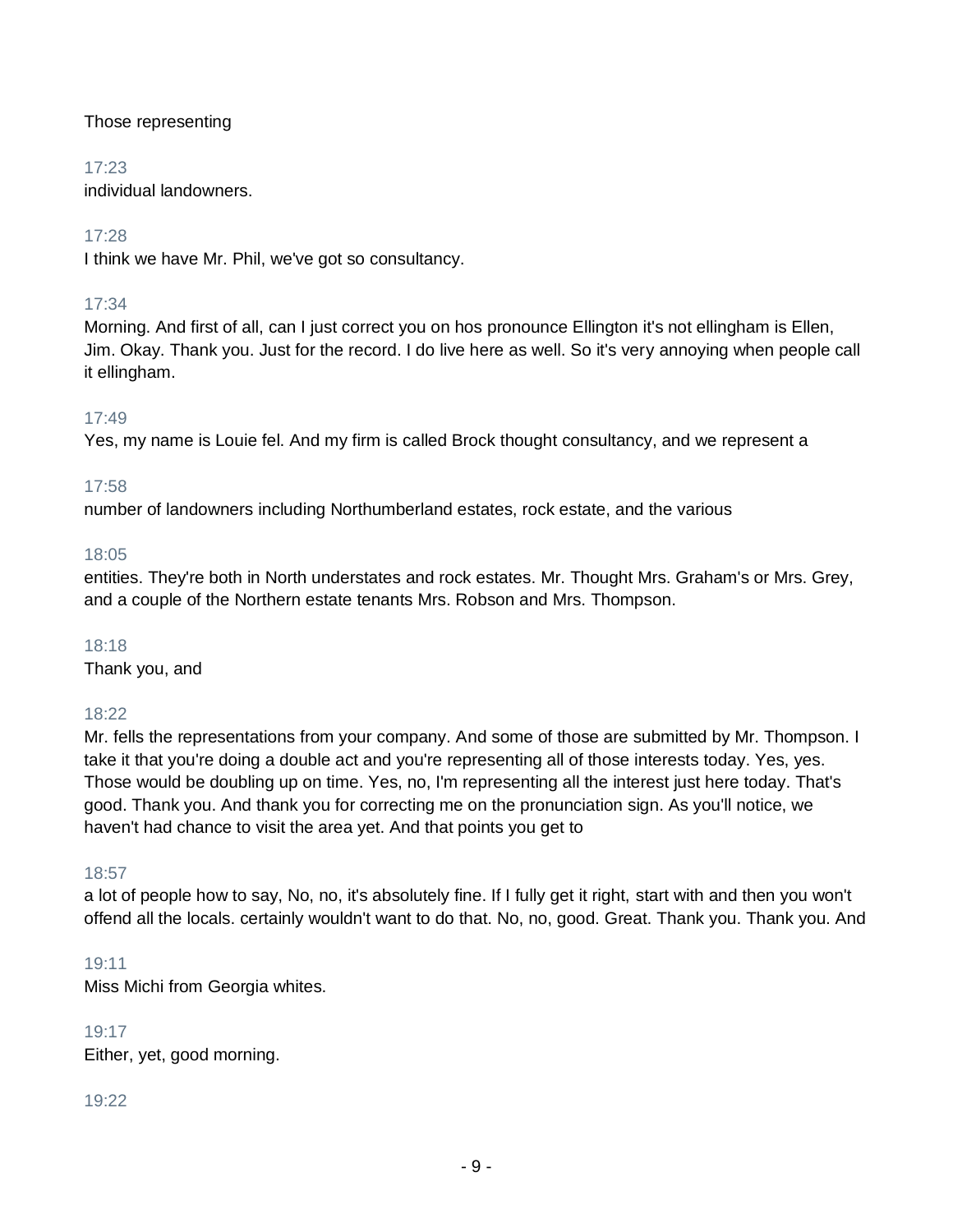And can you outline who you're representing please? yet, so we act on behalf of a number of landowners up and down the scheme. Mr. Robson Cliff lane farm fund with a farming East van with that mistake. He's still on his house and

## 19:43

Mr. Mark halls but I think he's also listening in at Mr. Charlotte boxwood farm. Hebron l partners. Mr. Jim Gibbons, Mr. Graham Carter, Mr. Keith Pattinson

19:58

messes Armstrong up

## 20:00

middlemore and Mr. Dixon of Welbeck house.

## 20:05

Thank you very much. Can I just clarify with you as well?

## $20:10$

There is a relevant representation listed, which is our oh two Oh, which was submitted by me, Bill and sons. And within that representation, he refers to George F. White. The clients listed in your letter tend to December don't include me, Bill and sons to represent Mr. Bill.

## 20:33

Yeah, that's another member of the firm George white along with their solicitors. Who was john Reed. Okay, so

## 20:43

while they are speaking on I'll not be I'll not be making any representations on behalf of their case. Okay, but they are represented by your company by others. Okay. That that's Yes. Thank you.

## 20:57

Okay. Is there anyone else who wishes to participate in today's event?

## 21:05

Mr. Hawes, did you wish to speak at this point? You're on my list. Yeah. Good morning. My name is Mark Hawes. And I'm I'm representing North Gate farm. But more is already mentioned by Tim. Tim is effectively also representing North Gate farm interests. Okay, that's helpful. Thank you for that. And to contribute if if you wish to

## 21:31

maybe.

## 21:34

So if there's no one else who wishes to contributes this point.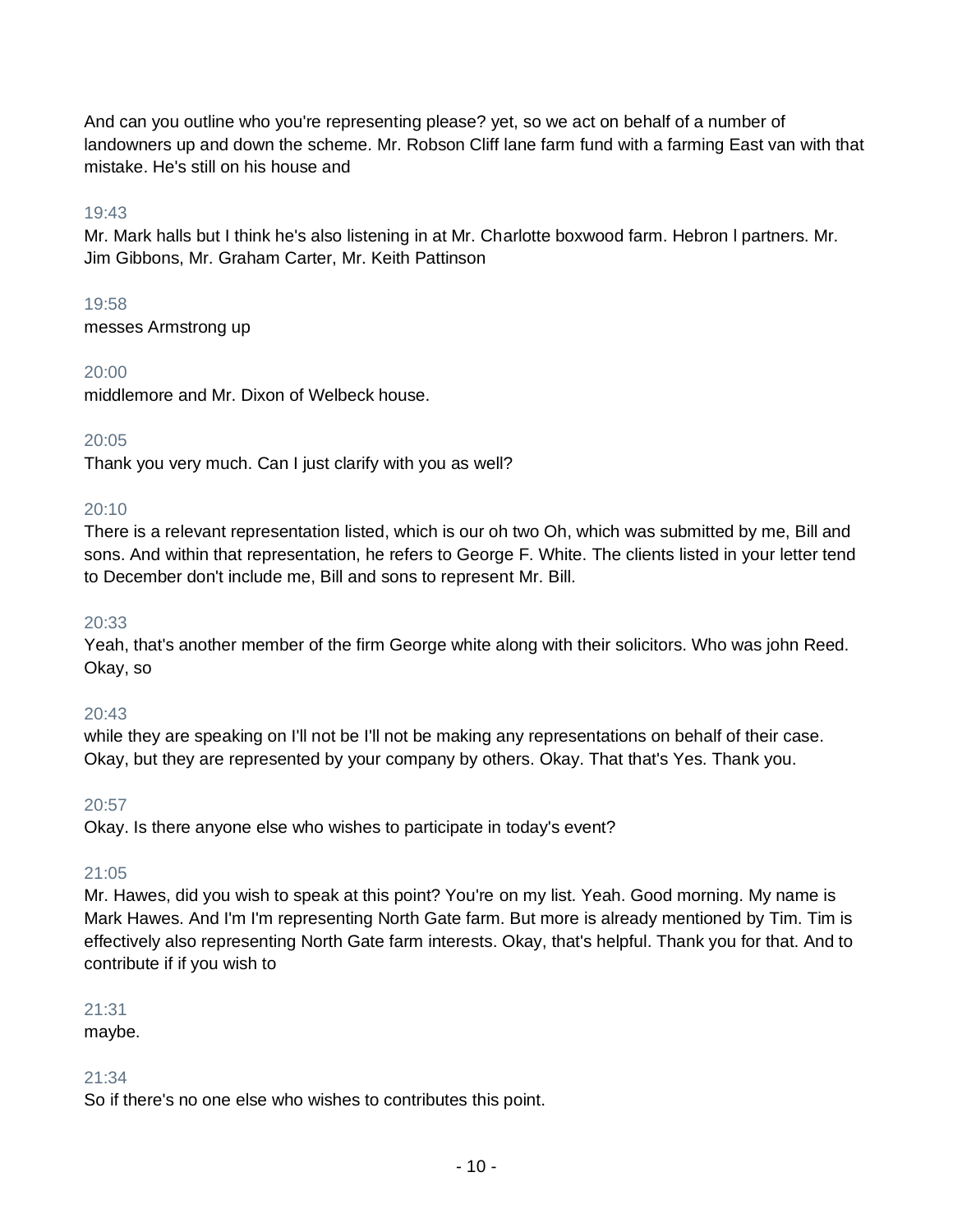That concludes then item one on the agenda. So thank you for that. Let's move on to item two, which is the examining authorities remarks about the virtual preliminary meeting process.

## 21:55

As I explained in the real six letter, and particularly the link to the planning Inspectorate advice notes 8.6. Due to the covid 19 pandemic, the planning Inspectorate is having to adapt the way in which we examine applications. Consequently, as you're currently witnessing the preliminary meeting of this application, it's been held virtually,

## $22.18$

I'd like to apologise for the inconvenience this may have caused and take the opportunity on behalf of the examining authority and case team. Thank you for your continued patience, and for the contributions you've made so far in this respect.

## 22:33

Taking into account the responses to the questionnaire that we sent out on third of November, the likely effects of the ongoing public health controls, we made the decision to start examination as a virtual event.

## 22:48

However, in order to ensure that everyone can participate in the preliminary meeting is being held in two parts. As I've explained, this consists of today's events, which is described the preliminary meeting part one, which will be followed by a period of Germans, where people who have participated in today's events, as well as those watching or listening to the recording will have the opportunity to write to us with any points that they wish to examine the authority to consider regarding the proposed way in which this application will be examined.

#### 23:22

The deadline is commented procedural deadline p, which is next Tuesday 22nd of December,

## 23:28

following our consideration of any submissions received, the preliminary meeting will then reconvene as part two on Tuesday, the fifth of January at 10am.

## 23:39

Are there any comments that anyone wishes to raise with regards to the virtual preliminary meeting process?

## 23:49

Now Hands up, so I'll take that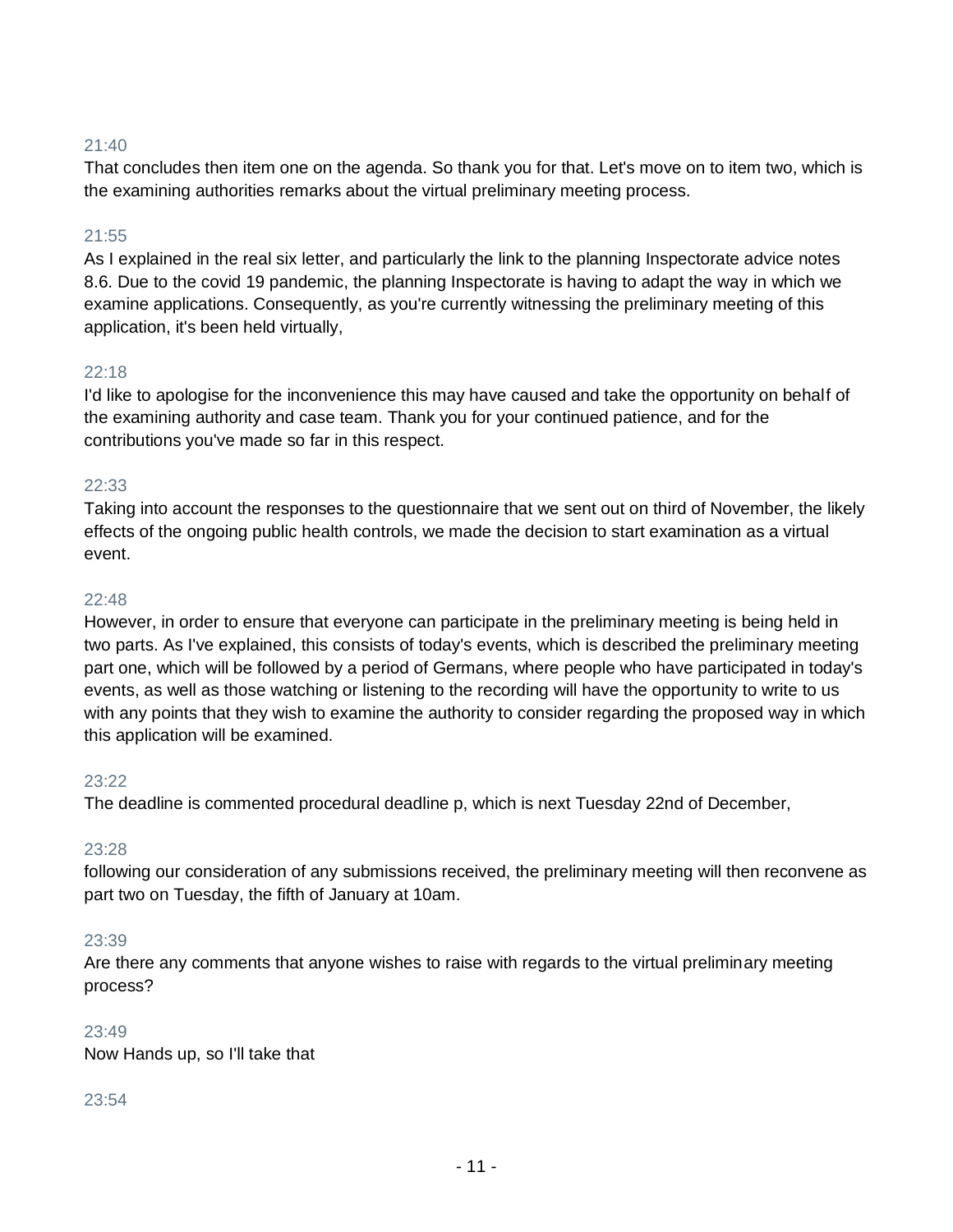as affirmation and we'll move on.

## 23:58

So if we can now turn to item three on the agenda, which is the examining authorities remarks about the examination process.

## 24:10

In order to streamline the running of this event, in annex B, six letter we provided an introduction to the preliminary meeting. And the examination process more generally, explaining how it will be conducted and how you can participate. On the basis of this is set out in writing. We don't propose to devote too much time to it.

## 24:31

It's important to the examining authority, that you're clear in your understanding of the process. Therefore, if there's anything you're unclear about, or on which you need clarity, then please do ask.

## 24:44

One of the advantages of holding the preliminary meeting and hearings as physical events is the when the formal proceedings have ended. The applicant and parties who have attended the event, take the opportunity to talk face to face

## 25:00

People seem to find this informal interactions, a useful way to discuss matters, which may have been outstanding for some time,

## 25:09

and being in the same room seems to be a spur to action.

## 25:14

As we are conducting this event, virtually the same opportunities don't occur. Nevertheless, we would ask the applicant to engage in dialogue with parties attending today's event, and with others, to try to make progress where matters are still in disputes. This is particularly important in relation to matters of compulsory acquisition, and temporary possession.

## 25:39

Due to the current covid 19 pandemic, we are currently having to plan, just as is the case for today, attending events for the foreseeable future will be held virtually, although the examining authority will continue to review this in the light of the current government's advice, and the relevant points in time.

## 26:01

As you will see, they're coming in site inspection is currently timetables for the latter half examination in the hope the tenure restrictions will have been lifted.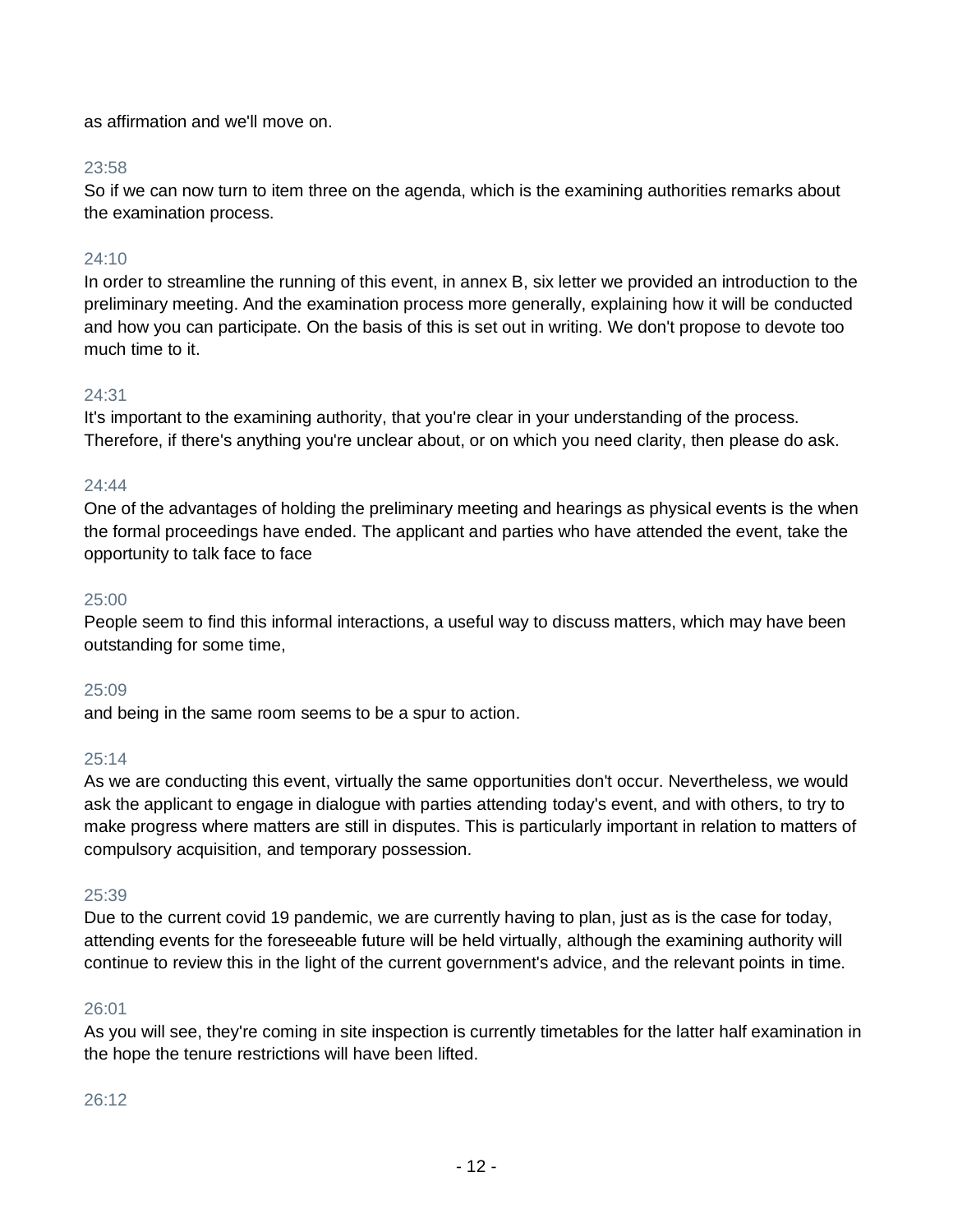Finally, if you have any specific points to make regarding the draft timetable, these will be considered later in the agenda. Now under item six.

## 26:23

So on the basis of the information set out in annex B, are there any questions about the way in which the examining authority intends to examine this application?

## 26:40

But I can see that no, no wishes to speak. So I will now hand over to Mr. Pinto. He'll deal with item four for the initial assessments and principal issues. Thank you.

#### 26:57

Thank you, Mr. Gleason. So now I will turn to item four, which is the initial assessment of fiscal issues. For this item, it would be useful if you could have an exceed of a drill six letter in front of you please also aim to share

#### 27:18

a version of this with you on the screen now.

#### 27:32

I am now going to share the list of the 12 main headings of the principal issues on screen. But you can find this as I have mentioned previously, within NSC, that this list provides an initial framework of issues for the examination of this proposal. Though it does not preclude us from amending this list by removing or adding to the proposed principle issues at a later stage in the process.

#### 27:59

We have one request from Northumberland county council to speak on this agenda item which I will invite shortly. The examining authority may also have questions and I will give the applicant a chance to speak at the end of this agenda item as well.

#### 28:16

by inviting you to speak please remember that we are not looking for submissions on the merits of the scheme that will form part of the detailed examination of the application, which commences after the preliminary meeting. We are only considering under this item comments on the broad principle issues he has identified it is at stage.

#### 28:39

With that in mind, I will now invite submissions in May I remind you again that given that we are recording today's meeting, can you please remember to introduce yourselves indicating where that whether you are representing an organisation or not? And if so, what is its remit? So with that in mind, can I please ask Northumberland county council I believe Miss Katherine Robbie, who will be speaking on this item to introduce herself in please present their case.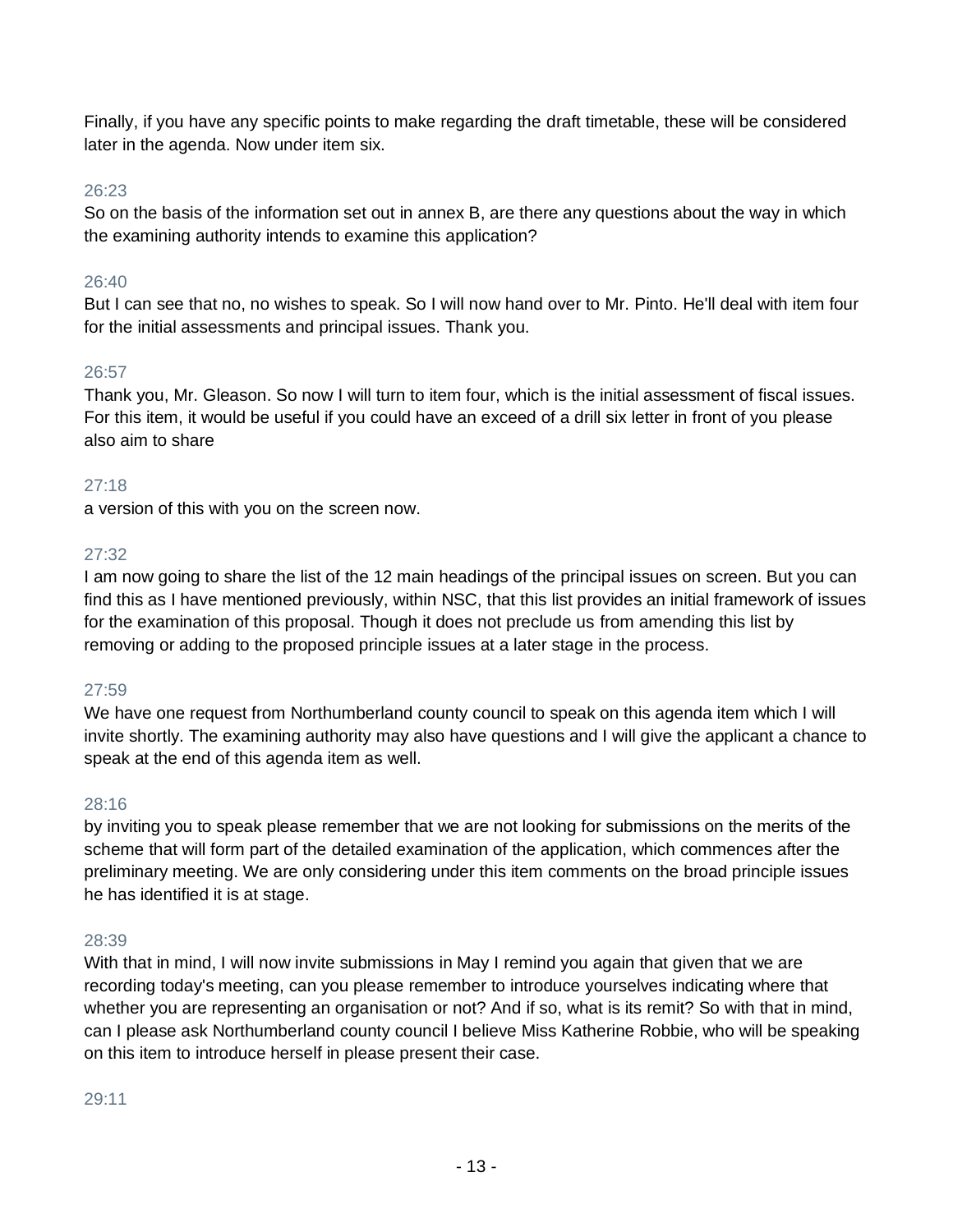Thank you, sir. Yeah, my name is Katherine Robbie, I'm a senior planning officer with Northumberland county council I'm leading on on the Avon Julian scheme

#### 29:21

on the authority's behalf.

## 29:24

We're broadly in agreement with the principal issues, but there's just three items that we'd like to ensure that are going to be covered. And as part of those I just like to would just like to draw your attention to those. The first one is traffic management issues,

## $29:40$

particularly during construction, and with particular reference to the potential increased use of the a 697 as a result of roadworks happening on the a one and the impact on the communities along that route, particularly long hoesley and long from Linton. We'd like to make

## 30:00

Those are covered by the, by the examination. The second item is

## 30:05

the extent of works proposed by the scheme on the de Trump a one with particular reference to cycle routes, cycle links between the Felton and more Perth section of the route. We'd like to make sure that that's that's adequately covered by the examination. And the third item, again, relating to transport is to ensure that the active travel agenda is is covered by the examination. And but other than that, we're broadly in agreement that the the the topic areas are adequately cared to be covered by the examination. Thank you.

## 30:42

Thank you, thank you for that. Miss Robbie.

## 30:46

We will bear those comments in mind. And we'll take those into consideration. And I believe that the items that you have mentioned, will probably be covered under transportation and traffic. And also perhaps because you mentioned communities, social economic issues as well. But we will make sure that that those items are included and adequately covered as part of the examination process. Thank you.

## 31:14

May I ask if the applicant would like to intervene at this point, or if there are any further comments that the applicant would like to make on that?

## 31:29

Good morning, Mr. Pinto, thank you very much for that introduction and for his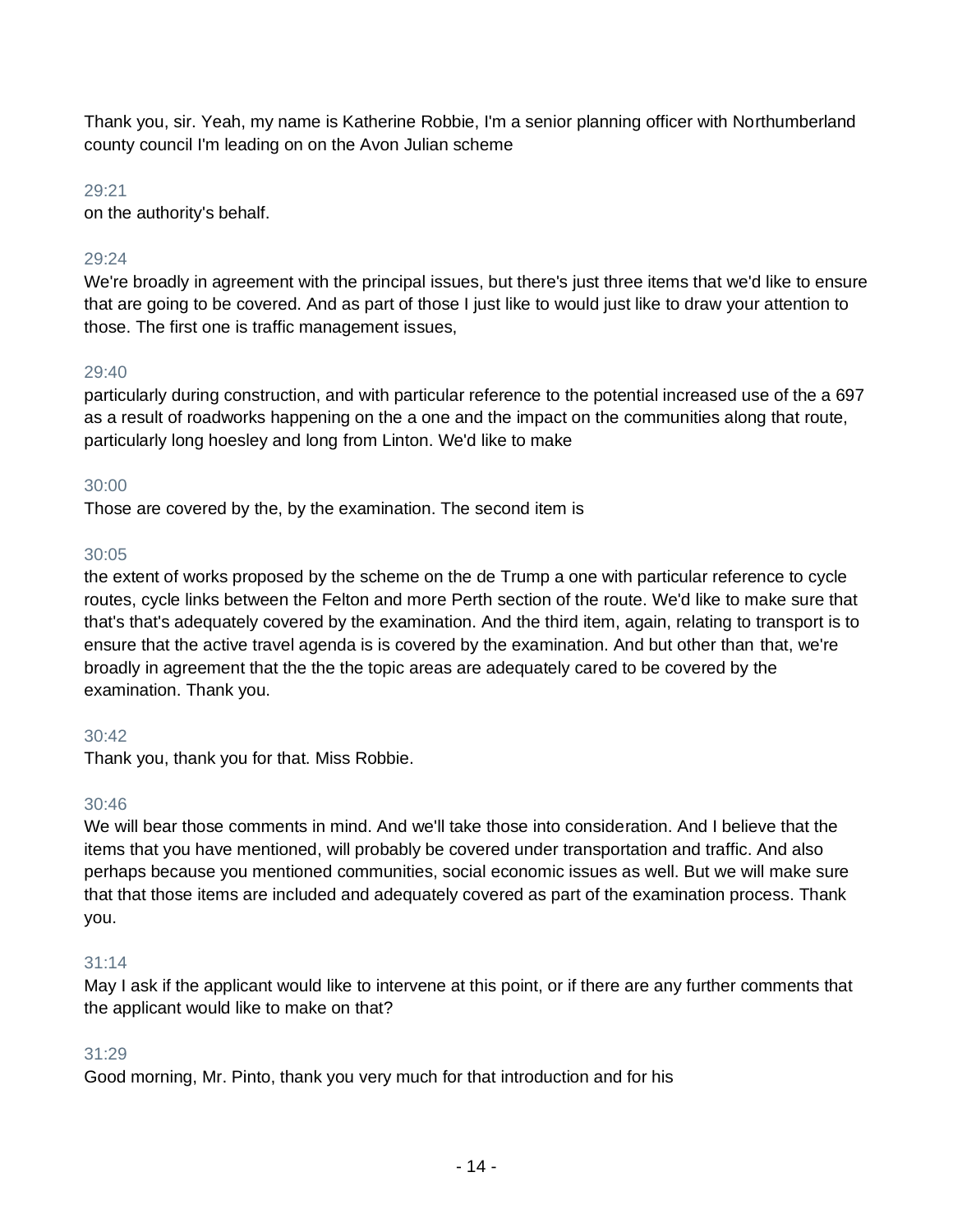contribution. I believe that all of three items that Miss Robbie has, has mentioned are already at large in the submissions made in writing by Northumberland county council. And so those are already before you

## 31:51

and housing and is already considering those. So I have nothing to add to was Robbie's submission.

## 32:00

Otherwise, the various topics that you've set out on your slide and didn't go to detail in annex C are acceptable to the African. Thank you. Thank you, Peter basford. Any further comments from any of the other participants?

## 32:21

I don't see any hands raised or any microphones being unmuted at the moment. So I'll take that as a now. So as Chambal fine.

## 32:32

So I have no further points or questions on this agenda item. Nevertheless, as I have mentioned before, if anyone wishes to comment on either the broad headings, or the individual matters proposed under the principle issues, please do submit these in writing to the examining authority by Tuesday the 22nd of December.

## 32:53

So before I close this item, I would just like to thank you all for your participation. And I will now hand over to Mr. Gleason, who will deal with agenda item five, which has indicated is now to procedural decisions taken by the examining authority. Mr. Gleason

## 33:12

Thank you.

## 33:16

So if you can turn to annex here, the real six letter, where you will note that we've made a number of procedural decisions about the management of the examination.

## 33:28

annex six explains in depth The reasons for all of these procedural decisions. So I'm going to comment on some of these matters. Before inviting questions or comments from participants.

## 33:40

I'll begin with statements of common grounds. The aim of the statements of Common Ground is to agree factual information to identify where there is agreements and where the differences lie between parties at an early stage in the examination process, it should provide the focus and save time by identifying matters, which are not in dispute, or need not be the subject of further evidence. You can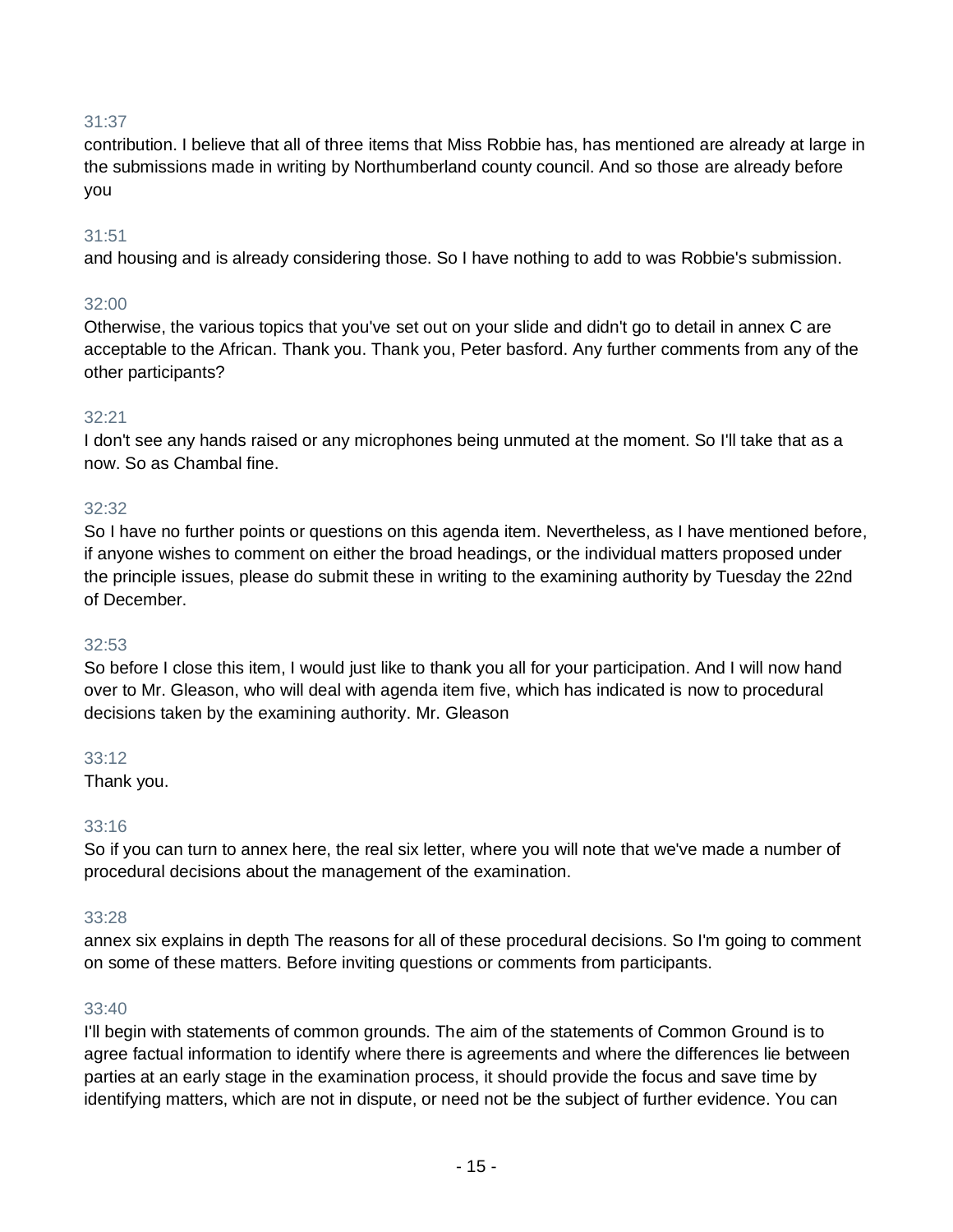also use the state where and why there may be disagreements about the interpretation and relevance of information.

## 34:14

The reasons for the differences and the implications of difference can then be expanded into the evidence.

## 34:23

So we know that the applicant is proposing to prepare statements of common grounds within the London Cancer Council natural England's the environmental agency, and historic England. In addition, we'd like to see statements prepared with the Forestry Commission, the woodland trust, and affected statutory undertakers and the topics which we would wish to see included in these statements set out in annex II.

## 34:51

Next, I'd like to briefly mentioned site visits or site inspections. These ensure that the examining authority has an understanding

## 35:00

Proposed developments within its site, and surroundings as well as its effects.

## 35:07

The examining authority will be undertaking an accompanied site inspections join the examination, where we can view the things that we need to see safely from public lands.

## 35:19

Awareness won't inspections needed on lands where we need consent to access the lands, or there are reasonable requests made to come in inspection and accompanied site inspection will be held.

## 35:32

As a result, we're inviting parties to indicate in writing if they wish to attend the company site inspection, and suggested locations or sites for us to visit as part of such visits, including the issues to be observed there, and the reason why the site has been nominated.

## 35:51

The applicant should then prepare a draft itinerary for the visits, which should include relevant sites and locations refer to the relevant representations received the locations or site suggested by parties, and then the other sites and locations where the applicant has predicted likely significant effects.

## 36:11

Comments on the applicants draft come in site inspection arrangements and itinerary can then be made by interested parties. And the final itinerary will be published at least three weeks in advance of the event taking place.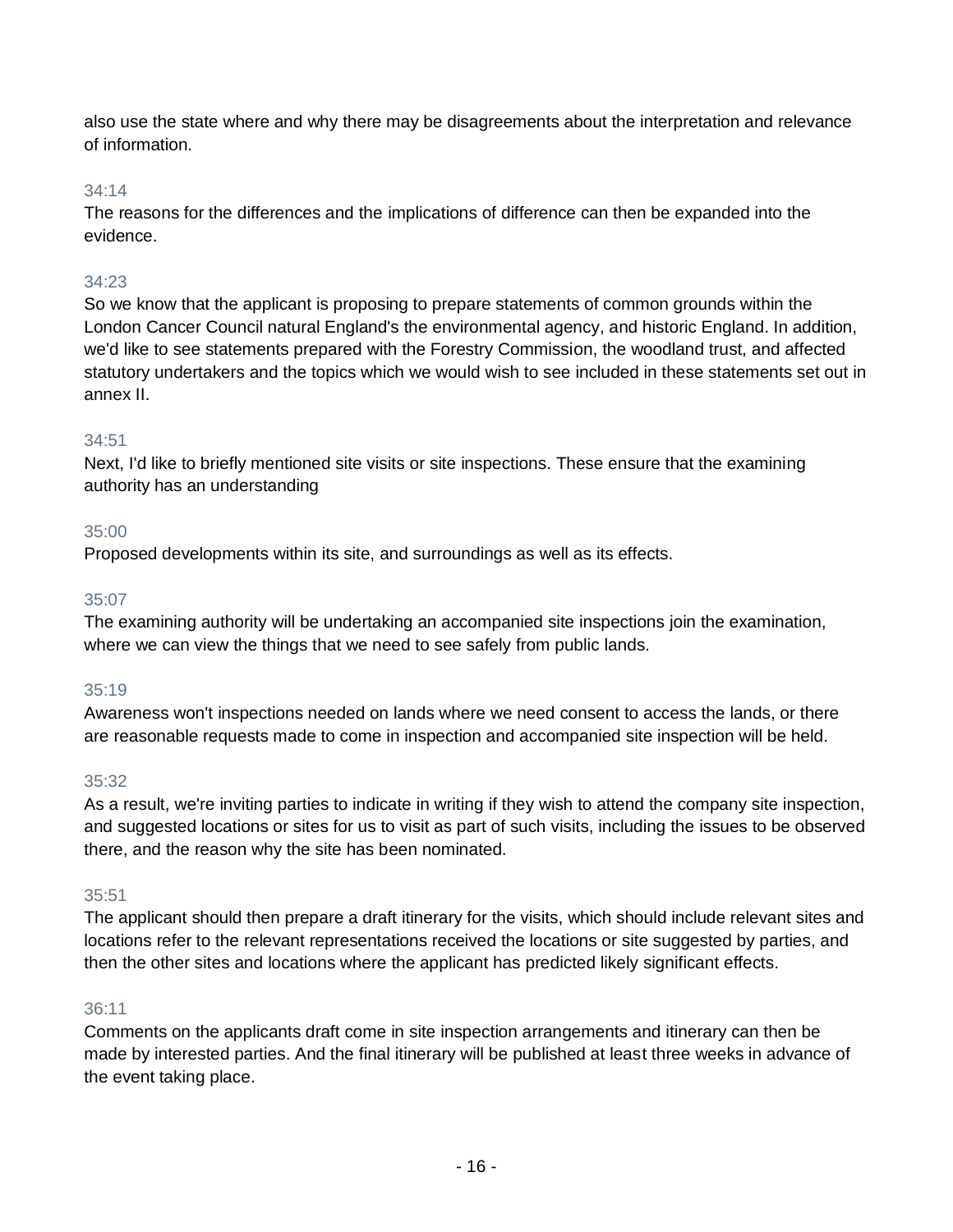In terms of written questions, our first written questions which are referenced PD w seven were published alongside the rule six letter.

## 36:41

responses to these questions questions should not be submitted until the examination starts, which is the day after the preliminary preliminary meeting closes.

## 36:53

We decided to publish these practical examination form is starting to give parties longer to respond and would normally be the case. The vast majority of questions are direct to the applicants as a number are also directed to the local authority and statutory bodies, such as the Environment Agency and natural England and others. This doesn't prevent other parties from providing response or pertinent information on that topic.

## 37:24

The questions are based on our initial reading of the application documents and to some extent irrelevant representations.

## 37:32

If we haven't asked the question at this stage, it doesn't mean that we won't contrast the matter later during the examination.

## 37:40

This could be through further written questions or join hearings. In addition, we expect the applicant to provide a response to all matters raised in representations, which will then consider further

## 37:58

following the acceptance of the application. The applicant submitted the range of correspondence on the 14th of September in response to our procedural decision of the fifth of August, which is referenced PD double o three.

#### 38:12

On the 16th of September, the examining authority accepted these additional submissions, which have now been published on the project websites can be accessed through the examination library with references as w One, two as well now.

## 38:31

Since the rule six letter was submitted, there have been a number of further additional submissions to the examining authority has accepted from energy Undertaker's and these are referenced as Oh 11 two as Oh 16.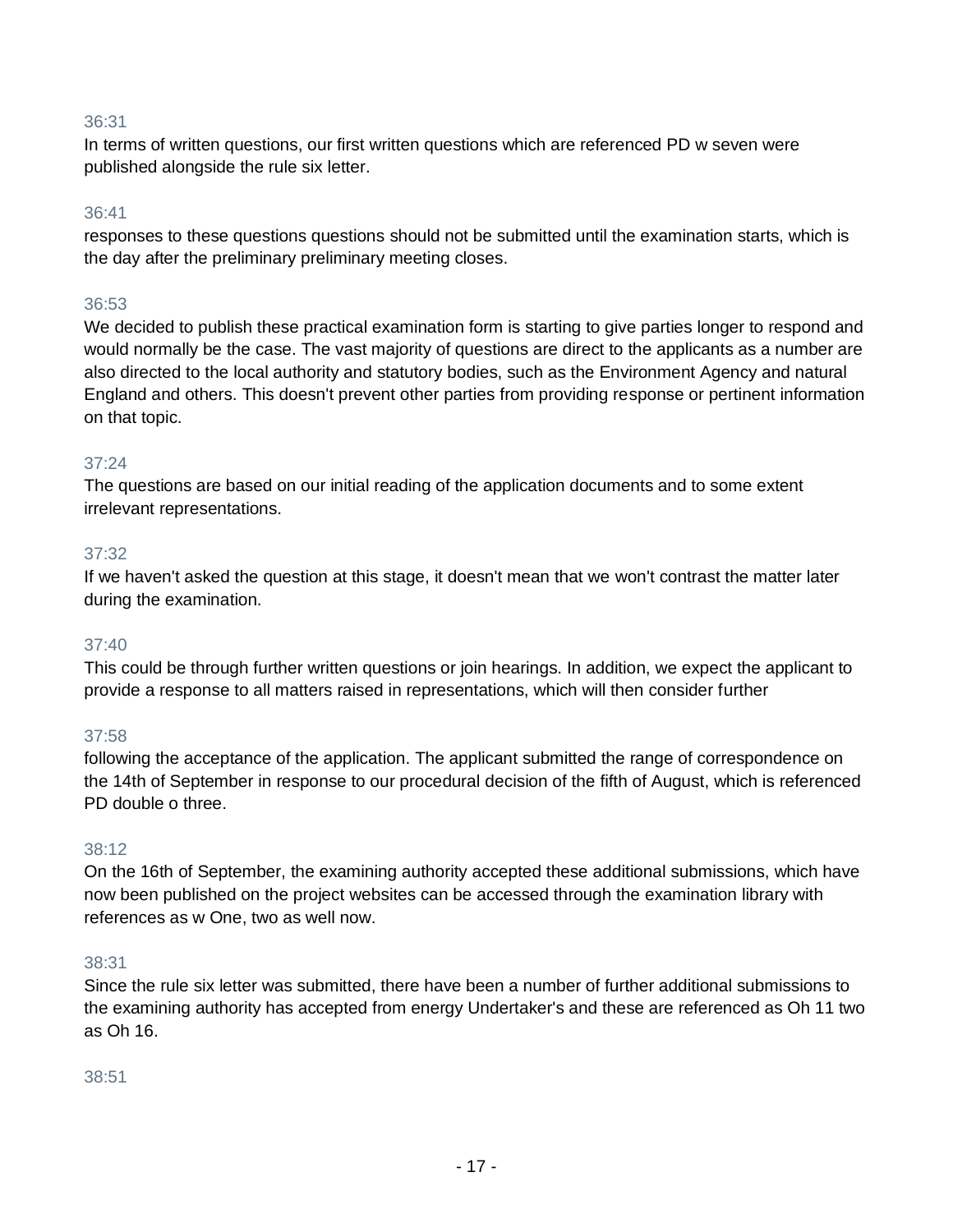In addition, a procedural deadline a we receive correspondence from the applicants name their covering letter, and noise and vibration reassessment and details of proposed changes to the application.

## 39:05

These documents are available on the websites reference PDA double o One, two PDA double o three.

## 39:14

late yesterday afternoon, we also received from the applicant who revisions to the documents outlining the proposed changes to the application.

## 39:24

This will be treated as an additional submission in the examination library.

## 39:30

In something authority is considering the procedural implications of the proposed changes and will respond shortly noting the applicants indicative timetable for consultation beginning on 29th of January.

## 39:45

At this point can ask the applicants if anyone wishes to say anything about those proposed changes. Mr. Bus would you the appropriate person?

## 39:57

Say yes

## 40:00

Hopefully the cameras live now, I have a small time delay. So if it appears the tie, I am pausing. In fact, I'm working with the camera to activate I CPU. Okay, that's fine. Thank you. Excellent. So the

## $40:17$

we're very grateful for you already having admitted the proposal. And we fully understand that you're not able to consider the substantive application to amend the app to amend the DTO application until you have received the application in full. The purpose of the submission to you is to provide you with for warning, and also anyone else who may be involved in or interested in the application of

## 40:48

a prior notice of the intention to amend the application, it means that people can see what is going to happen under the proposals for the timetable to ensure that it can be addressed properly within the ambit of the examination period of six months, which is specified in the Planning Act 2008. So that is why we have done that. The substantive reason for the changes, which obviously I do not invite you to examine is to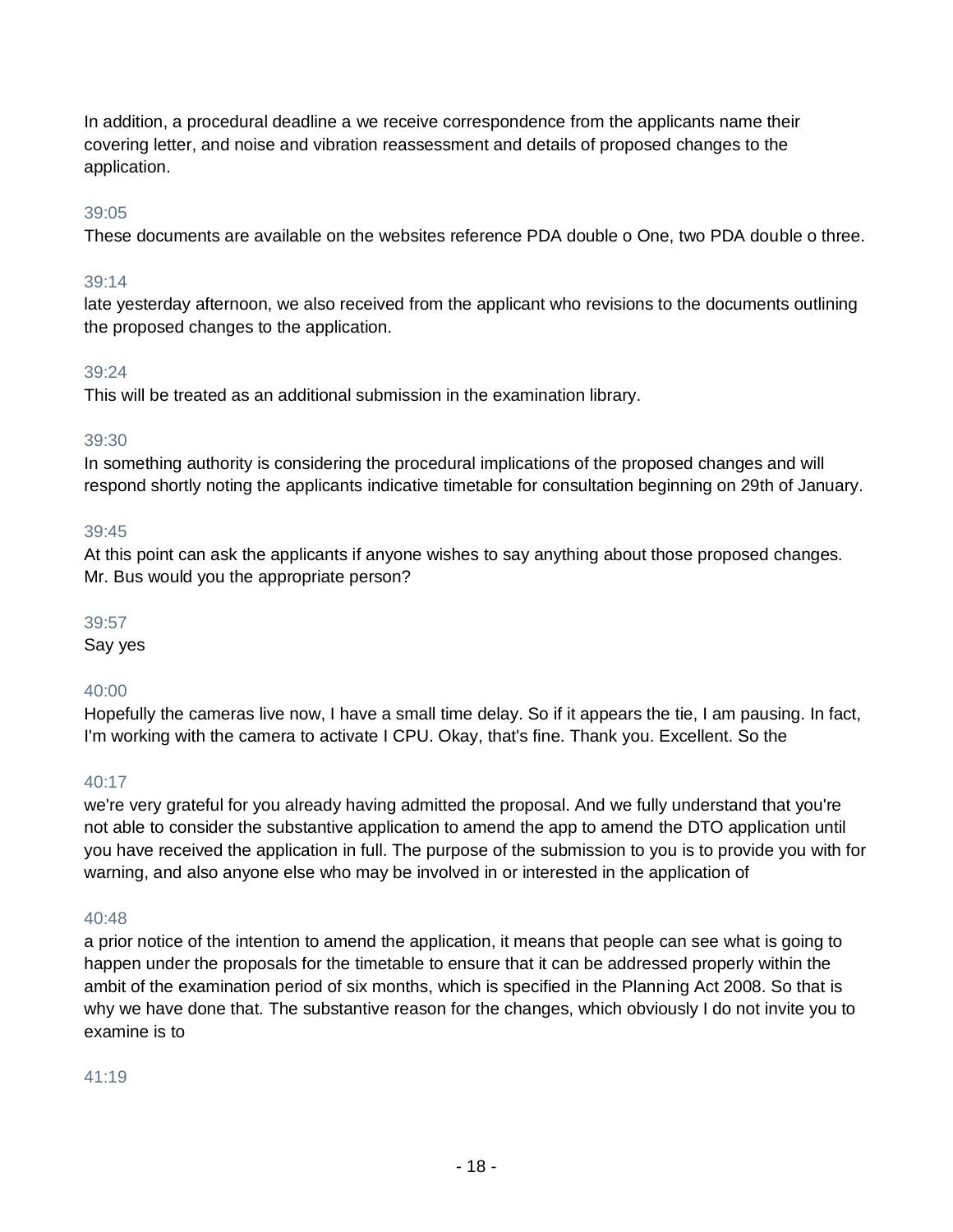is that as a result of the continuing refinement of the design, it's inevitable that a scheme of this importance and scale,

## 41:29

it's not set in aspects aspect. During the examination, people continue to work on it, continue to refine it continue to improve it. And that is why these proposals are being put forward. And they're ready to be discussed with other participants, particularly people like natural England Environment Agency and affected landowners. So that that is the reason for the introduction, in terms of how people are able to respond to them, as I say, they are not yet in the examination, and you have not admitted an application to change the application just yet. However, it is possible for people to make submissions, which you may or may not have regard to. But that does at least enable us to see what people are saying. So effectively, the application is the thing that you're examining, without any of the changes that we have submitted. But if it's helpful for others, to set out their views early in relation to the prospective changes, then that may help us. But it will certainly help us and it may help you as well, in preparing for the formal application when it comes the addendum that we have posted in relation to the environmental impacts in respect of noise. There's a submission before you in relation to that. And again, that enables people to have prior warning of paperwork that will be coming their way in the new year. And the objective is obviously to make sure that there are no surprises and that the evolving, evolving information about the scheme is available as early as is reasonably possible.

## 43:16

I have submissions in relation to the timetable. Do you wish me to address you on those now? Or would you prefer to wait and hear those shortly?

## 43:25

If you could wait, we'll come on to those in the moments. That's while you're still with us. Can I just ask you to very briefly summarise what the changes are? Because I've outlined that's the applicants is considering changes to the scheme they wouldn't want people to and I'm sure you wouldn't want people to think that this is a sick I have to choose my words very carefully. People need

## 43:53

Thank you, you describe what your changes.

## 43:56

Yes, in order that the relatively modest as we would put it, scale of the changes can properly be understood. It's helpful perhaps if I explain them, and not perhaps for you to do so. So

## 44:11

there are three elements to the proposed changes. The first is in relation to earthworks and this deals with the storage and movement of materials during the course of the application and the the future profiling of the land. We believe that that is within the assessed environmental impacts. We believe that it's relatively minor change and that notice is being given of that. So, it can be understood that that is within the order powers as applied for that the first change. The second two changes are allied. The first relates to the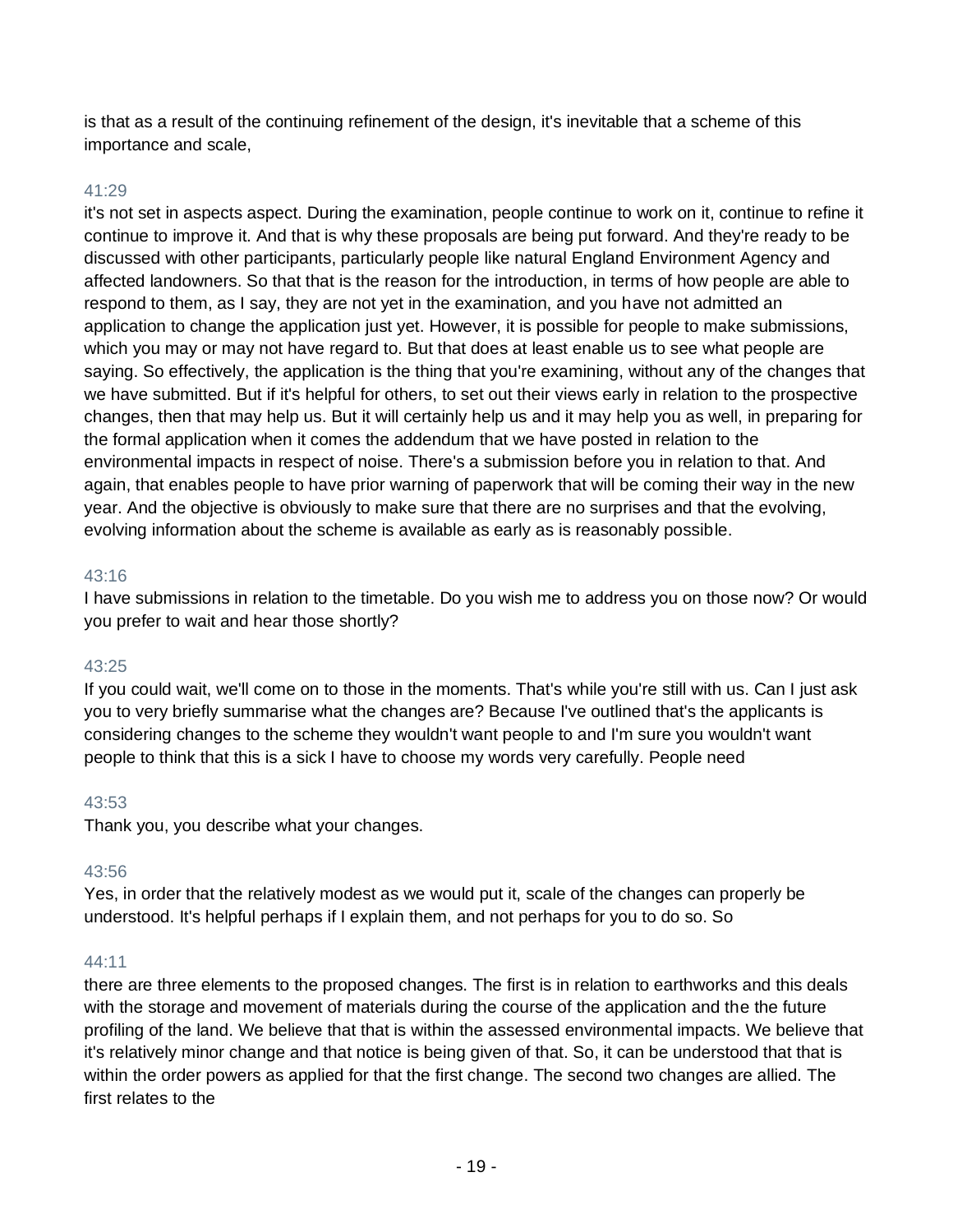stability of slopes in the river kokott Valley. Now you will be aware so that there's an existing bridge across the river kokott and the

#### 45:00

proposals in the application are to achieve the duelling at the one in that location by the construction of a parallel bridge on the eastern side of the existing bridge, ground investigations have been undertaken and this is quite normal Of course, one works as efficiently as possible. And those have revealed that there are some elements of slope instability there. And in order to ensure the design life of the structure and its solidity, it's important that reinforcements be provided in the slope

#### 45:38

by by intimate physical interventions piling in two locations, the installation of those paths requires some additional land on a temporary basis in order to enable the piling rig to be brought him to site for the slope stabilisation works to be undertaken. And then the bridge is constructed after scribed in the application.

#### 46:03

Similarly, there is proposed to be some bank stabilisation in the river kit at that location as well in order to protect from erosion. So that's the second element, there is an opportunity afforded by that,

#### 46:19

by that set of works because additional land is needed, it's possible to provide an access to the southern bank of the river kokott from the northern bank for the caring of out of works in that location that provides a gentler incline which is useful for plants. And it also reduces the land take in some areas on the southern bank and so certain impacts. So in order to take advantage of that, it's proposed that access to the southern bank rather than being taken from the level of the one which is elevated above the river level at that point that the northern bank access be extended over a temporary bridge to the southern bank and that is the third element of the points which are before you

## 47:12

or not before you but will subsequently be before you. Thank you. That's very helpful to clarify that position. Good. Thank you.

#### 47:26

If you could switch your camera off now please Mr. Password.

47:29 Okay.

#### 47:31 So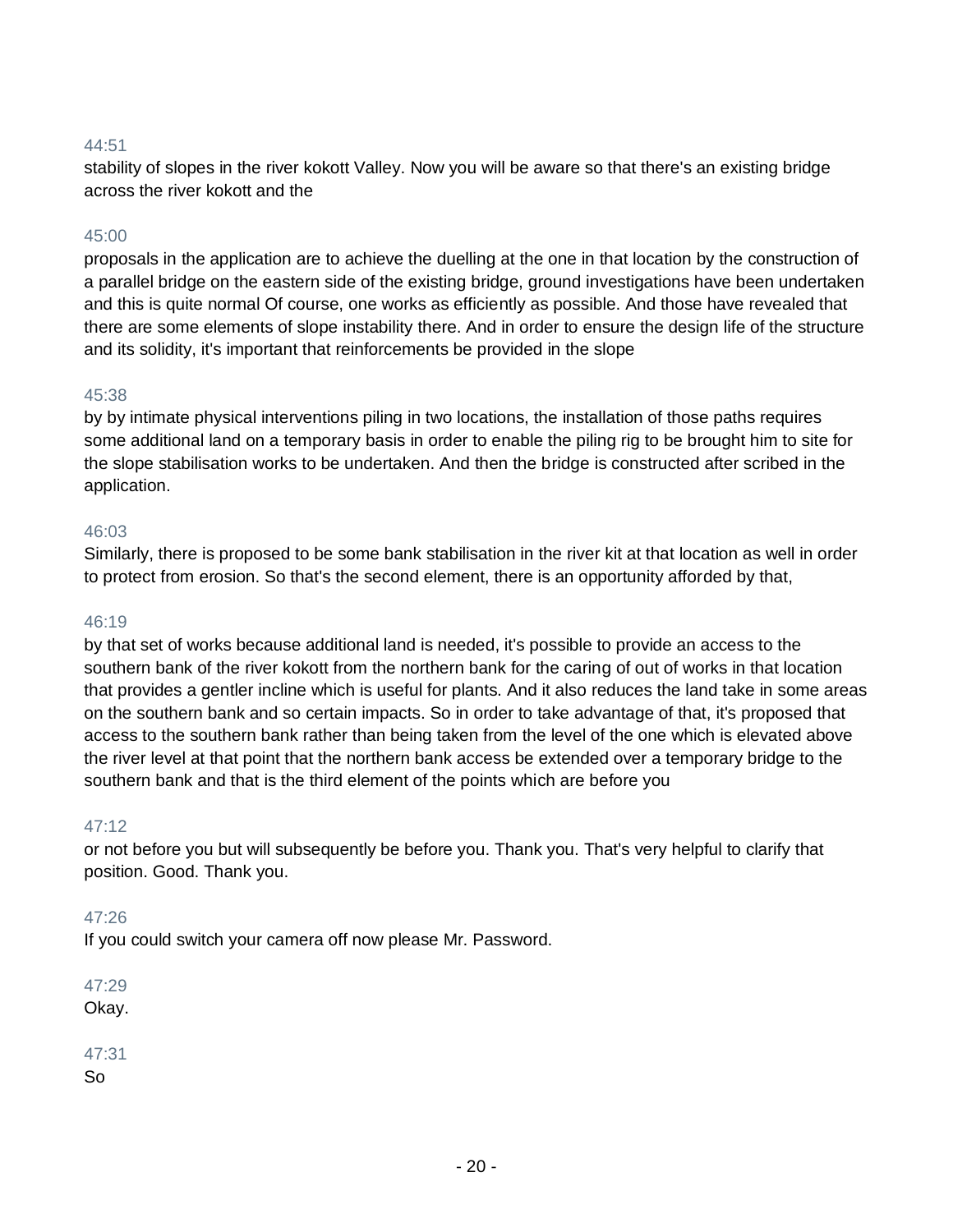building on that. We have also received correspondence from Northumberland county council and shore Jeff white LLP. And these documents are reference PDA Diablo four, and PDA w five. These essentially are matters which relate to today's meeting, but they are there if anyone wishes to see them.

#### 47:58

Does anyone have any questions regarding the acceptance of any of these documents?

#### 48:06

No, not seeing any hands up. So I'll move on. So

#### 48:12

having provided an update with regard to procedural decisions generally, does anyone wish to speak at any of them?

#### 48:24

Oh, good. Thank you.

#### 48:27

So just to clarify, interested parties are asked to submit any comments they may wish to make on any of the additional submissions or documents submitted procedural deadline a by deadline one, which is 12th of January, unless they relate to procedural matters with regards to the determination of the application, in which case oDesk or response, a procedural deadline B, which is 22nd of December.

#### 48:55

Finally, on this agenda, I'd say that while we've accepted and publish these documents prior to the examination, commencing, we would advise parties that any documents submitted between deadlines are not normally published until the subsequent deadline has passed.

#### 49:16

Thank you. I'll now hand over to Mr. Pinto. He'll talk about the draft timetable for the examination hearings and site inspections. Mr. Pinto?

## 49:30

Thank you, Mr. Gleason.

#### 49:33

It would be useful if you could now have 60 of our rule six letter from the 19th of November in front of you for item six.

#### 49:44

I will try and share a condensed version of this drive time table with you again so please bear with me for one second.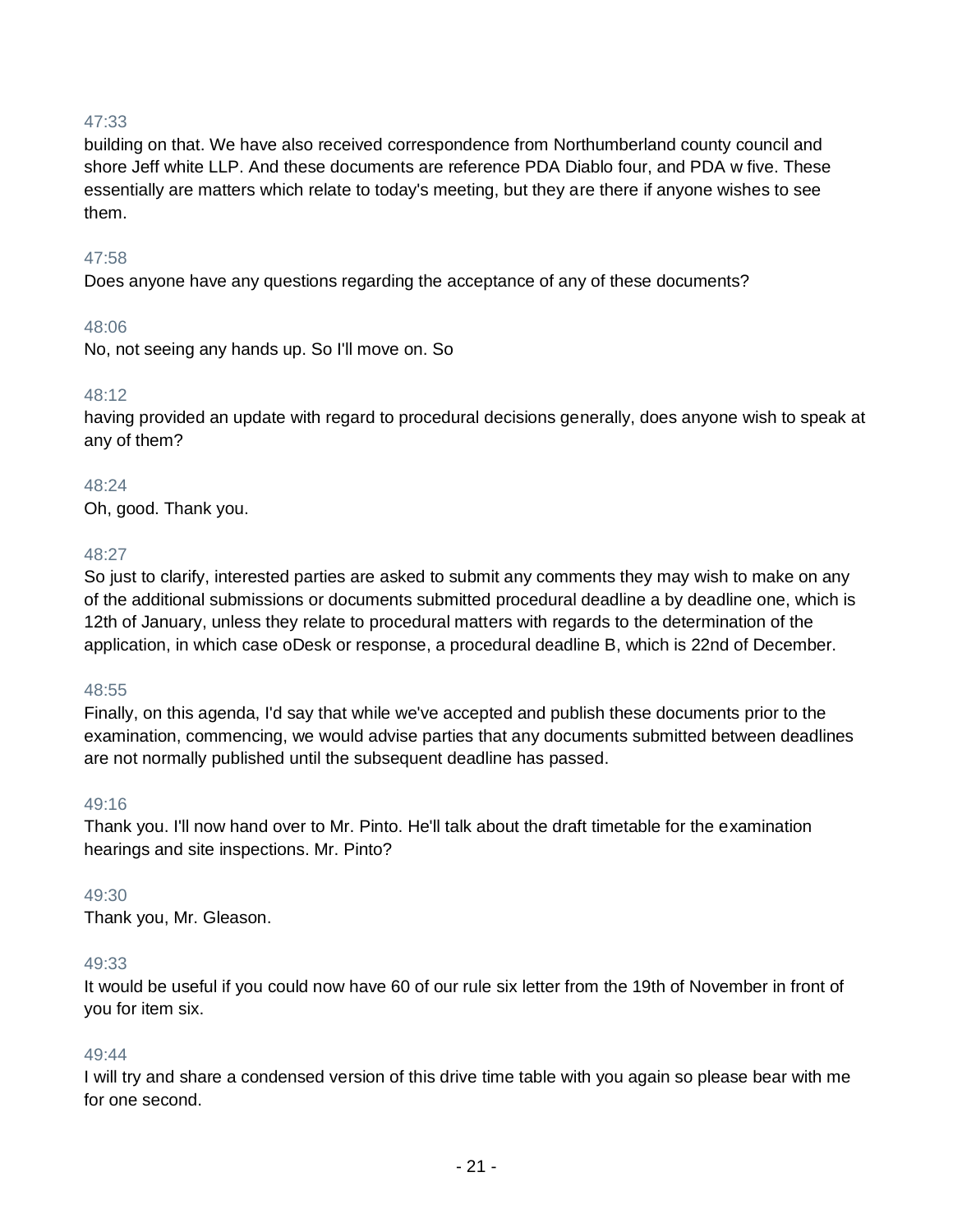I believe that now you can actually see the condensed version of of disliked

## 50:12

hope. In the interest of brevity, I don't intend to read this out fully, but I will draw your attention to some key points. I will start by dealing with the deadlines for the examination first, then dates for such inspections and then finally hearings.

## 50:32

So as soon as practicable after the start of the examination, we will issue our rule eight letter, which will finalise the timetable. At moment, deadline one is currently timetabled for the 12th of January and it deadline one and most of the things we are expecting to receive responses to our first written questions, comments on relevant representations which we have not published on our website, return notifications from those people organisations who wish to speak at the compulsory acquisitions or open flow hearing, or attendee accompanied satisfaction suggested locations for all interested parties from accompanied site inspections.

#### 51:19

local impact reports from the relevant local authorities and also initial statements of common ground this is also detailed within draws fix letter.

#### 51:30

It then like at deadlines deadline to currently programmed for the 26th of January is when interested parties will need to submit their written representations on the application if they wish to make one. At this deadline we are also expecting to receive among other things, comment on responses received to the first round of written questions, progress statements of common ground, an updated version of the draft development consent order and a draft accompanied site inspection schedule by the applicant including arrangements in the itinerary.

#### 52:09

At deadline three on the ninth of February 2021. We are expected to receive comments on local impact reports, comments on written representations and updated compulsory acquisition scheduled in both clean in tracked versions and also progress statement of common ground.

#### 52:29

As you'll see from the draft timetable, there are nine further proposed deadlines where the examining authority requires information to be submitted. In the interest of expediency. I'd not attempt to go through those deadlines in detail now. But I ask interested parties to review them and submit any comments in writing by procedural deadline B, which is on the 22nd of December

#### 52:54

a procedural deadline a we have received a response from the applicant regarding two proposed dates, I believe, particularly raising issues with deadline One, two and three. We have also received a request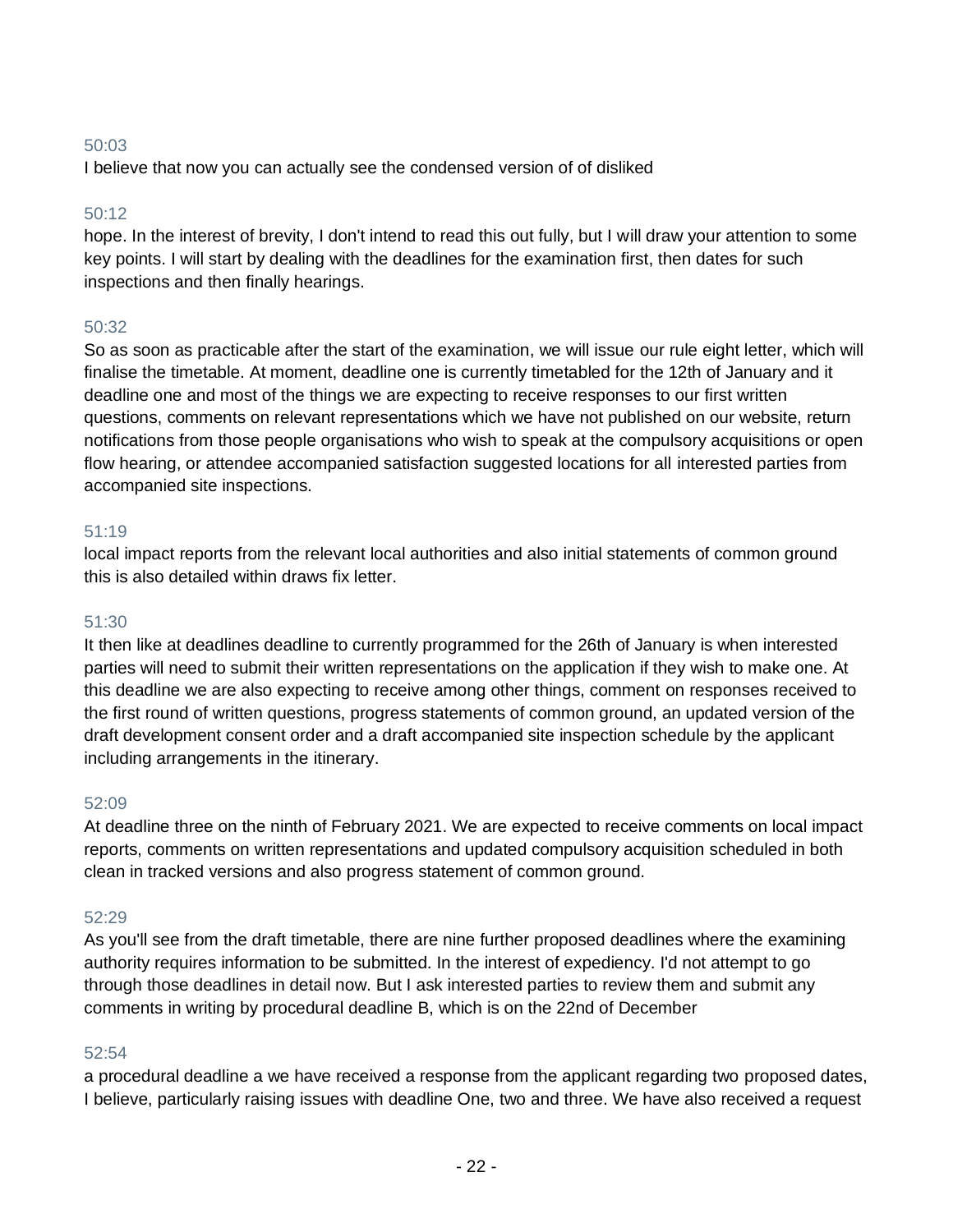from Northumberland county council and I believe from Mr. Mike Hayes in Mrs. Philippa Hayes to speak as well. In relation to this item of the agenda, I will invite to submission softly

## 53:23

again, may I remind you to say your name and your organisation if any before you speak, given that we are recording today's meeting please. And I will actually start with the applicant, I believe Mr. basford perhaps, if you wish to add anything else to the previous submission, thank you.

#### 53:44

Sir, thank you very much

## 53:48

put the applicant our team and having promoted number of development consent orders. Previously, we are very concerned about deadlines 123 and the tempo at which they are occurring.

## 54:05

Typically deadline two

## 54:09

which is the response to the various documents which are provided at deadline one which will include comments by others in relation to the

#### 54:23

in relation to recent questions,

## 54:27

any other submissions and importantly, the local impact report which has never slender documents all have to be provided the deadline to

## 54:36

deadline to is for applicants usually the toughest deadline deadline, one and three being close second to that. And frankly, I believe that this is very very difficult if indeed to comply with as a timetable. It is only a fortnight that has been provided for this on an extensive scheme.

#### 54:59

I wouldn't

## 55:00

Put it as high as to say that this is a well being issue for team members should the volume of information required be similar to that on other schemes. So I would say that those periods needs to be at least three weeks for their duration, rather than being two weeks as two weeks is like to be far too tight. I'm sure that I won't be alone in this. Others inceptions takers, North American Council will need to march to the same beats as we do. And so it's important for them also. And in terms of the information available to us to respond parties, such as the Environment Agency have indicated to us perfectly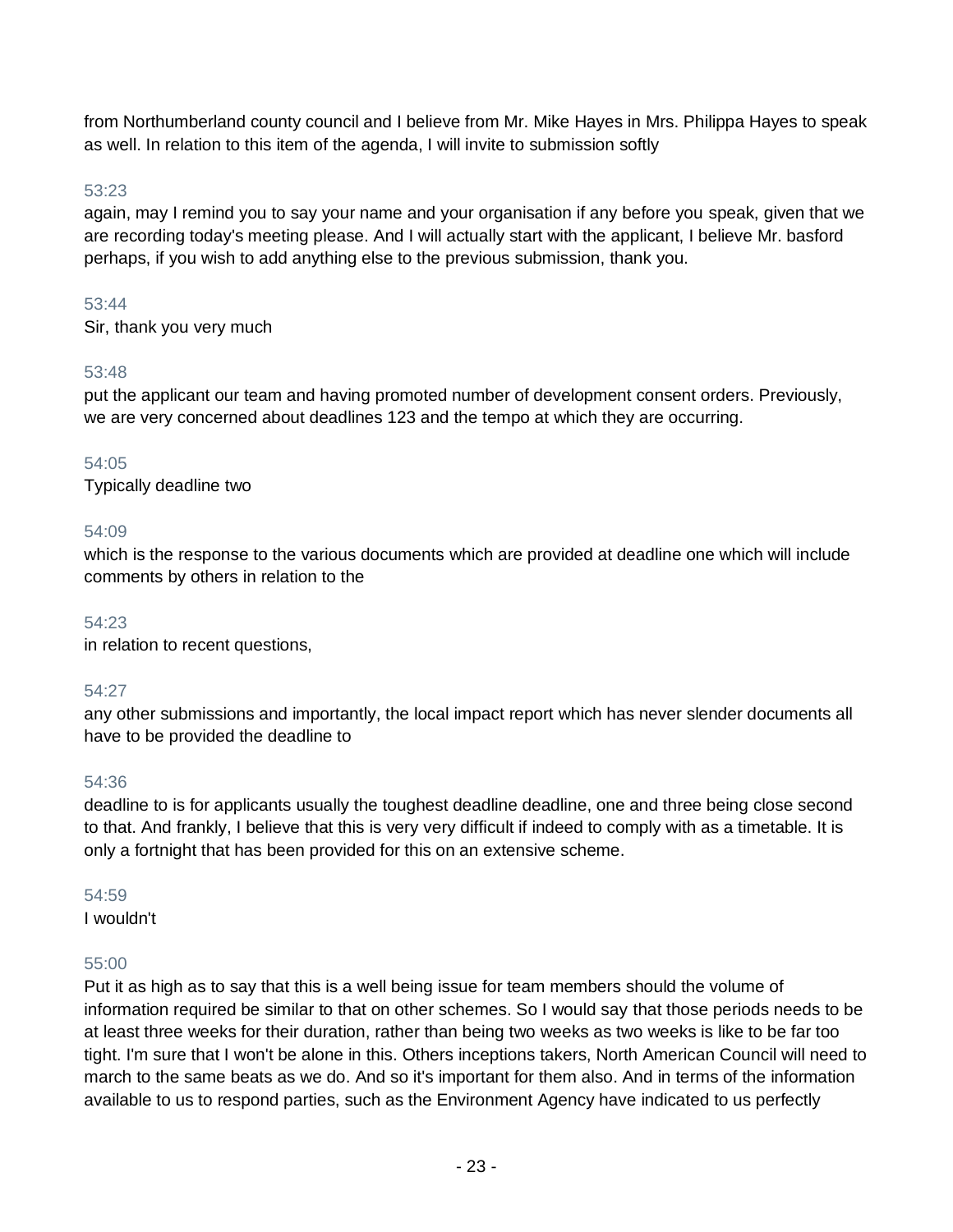properly as open to them, that they will only be able to reply in relation to draft protective provisions at deadline on which means that we can't, we can't preempt this, there's no early work we can do to reduce the workload for deadlines two and three. So I would say that this is actually a very important point. And that more time definitely needs to be allowed at that stage.

## 56:10

Okay, thank you, Mr. bassford.

## 56:14

I would also like to invite comments from Northumberland county council.

## 56:23

Miss Robbie, if you you mentioned that you would like to also speak on this item?

## 56:29

Yes, thank you. Thank you, sir. I think we would like to echo those comments made by Mr. Bass for just now, we are really quite concerned about the amount of work that the authorities going to need to do to particularly to hit deadline one to complete the local impact report.

## 56:47

Given the nature of the nature of the scheme, and the amount of

## 56:54

information that we've got to we've got to consider.

## 56:57

So we may, we may not be able to hit deadline, we may or may not be able to achieve that, especially with our sign off procedures, with directors and such like to get the report issued with follow in the Christmas period. So I would like to echo Mr. Butler's comments that those deadlines are very tight and very close together. And if we could potentially look to move those, that would be very much appreciated.

## 57:28

Miss Robbie, in my writing, understanding by your intervention, just now that your main concern is deadline one, I believe from Mr. bassford intervention earlier, he spoke mostly about deadline two is your main concern deadline one. And I think I think it is yes, but obviously that has does have knock on impact. The other folders on deadline day two and three. So I appreciate that, you know, that would call that we'll call Mr. Boss with some

## 58:00

concern if we can't, if we can't comply with deadline deadline one. So yeah, it's it's for us it's deadline. One is, I think is most important consideration, but I, you know, I appreciate that, that does have knock on effects for others.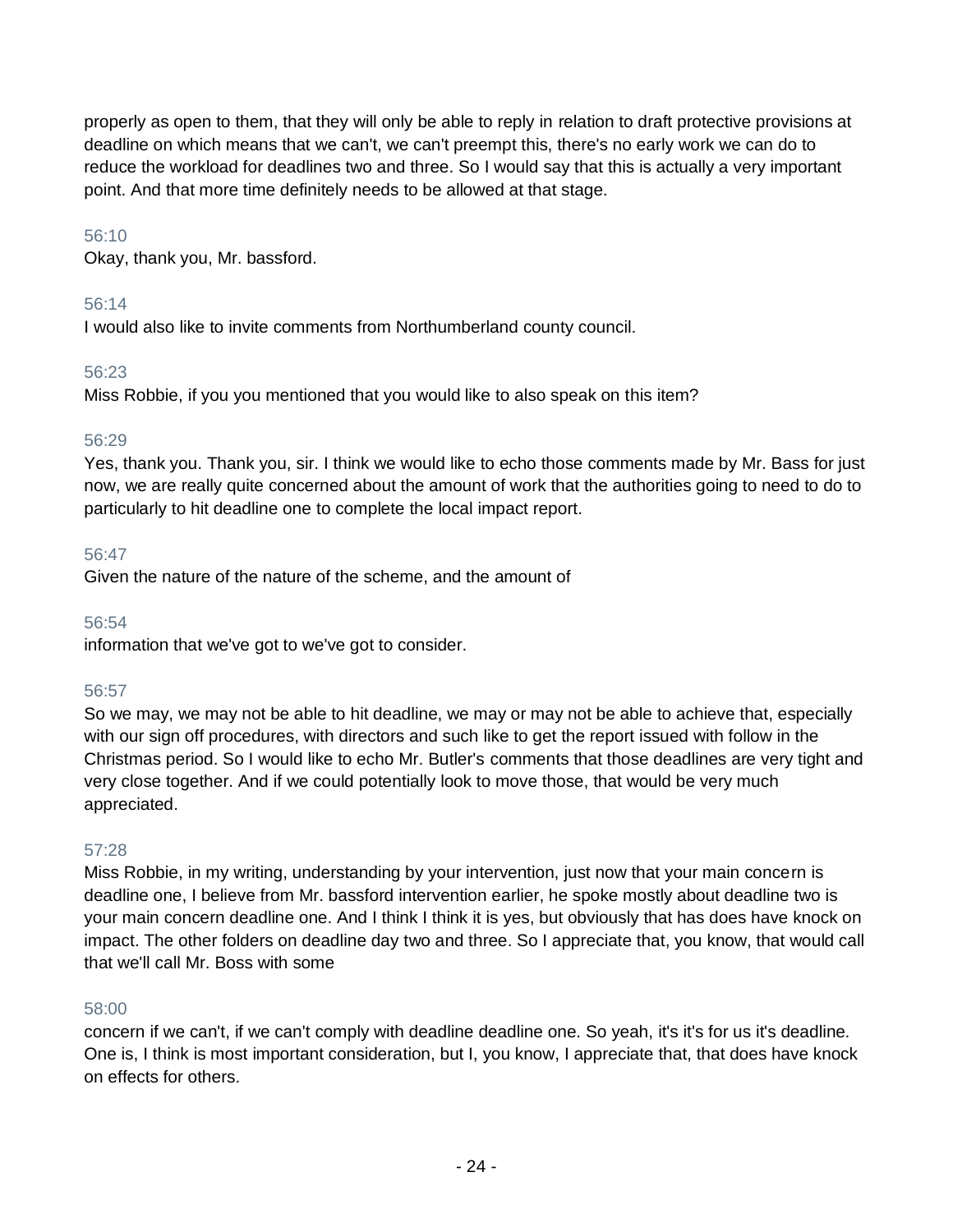Of course, it must also stress that

#### 58:23

exempting authority when establishing and setting timetable, we also have got to be mindful of the deadlines that we are required to meet in order to complete the examination of of this proposal.

#### 58:38

Um, I would actually also like to bring Mr. Gleason to this conversation, if there is anything that Mr. Gleason would also like to add at this point.

#### 58:53

First of all,

## 58:55

just been so you just want to clarify, is there anyone else wishes to speak on this particular points? Before you respond?

#### 59:05

Any other parties? We've heard from the applicants and

#### 59:12

counter counsel, just want to make sure no one else wishes to respond? before? Mr.

#### 59:20

Sorry, I think that Mr. Ford has advocated it was was like, Well, okay.

#### 59:30

It's those. Yeah. Hi, there. I'm just looking at the timetable. I've never been through this process before. It's hard to gauge just how demanding This is. But certainly, first reading of this, it does feel very demanding, particularly with the ongoing constraints of COVID.

#### 59:49

But more importantly, from my perspective, I'm concerned that we are starting a process where I don't feel I have the sufficient detail to make a judgement on this. This key

## 1:00:00

Planning details that are missing that will ultimately decide how I might respond to this examination process.

## 1:00:08

Think I'm given the additional comments

## 1:00:12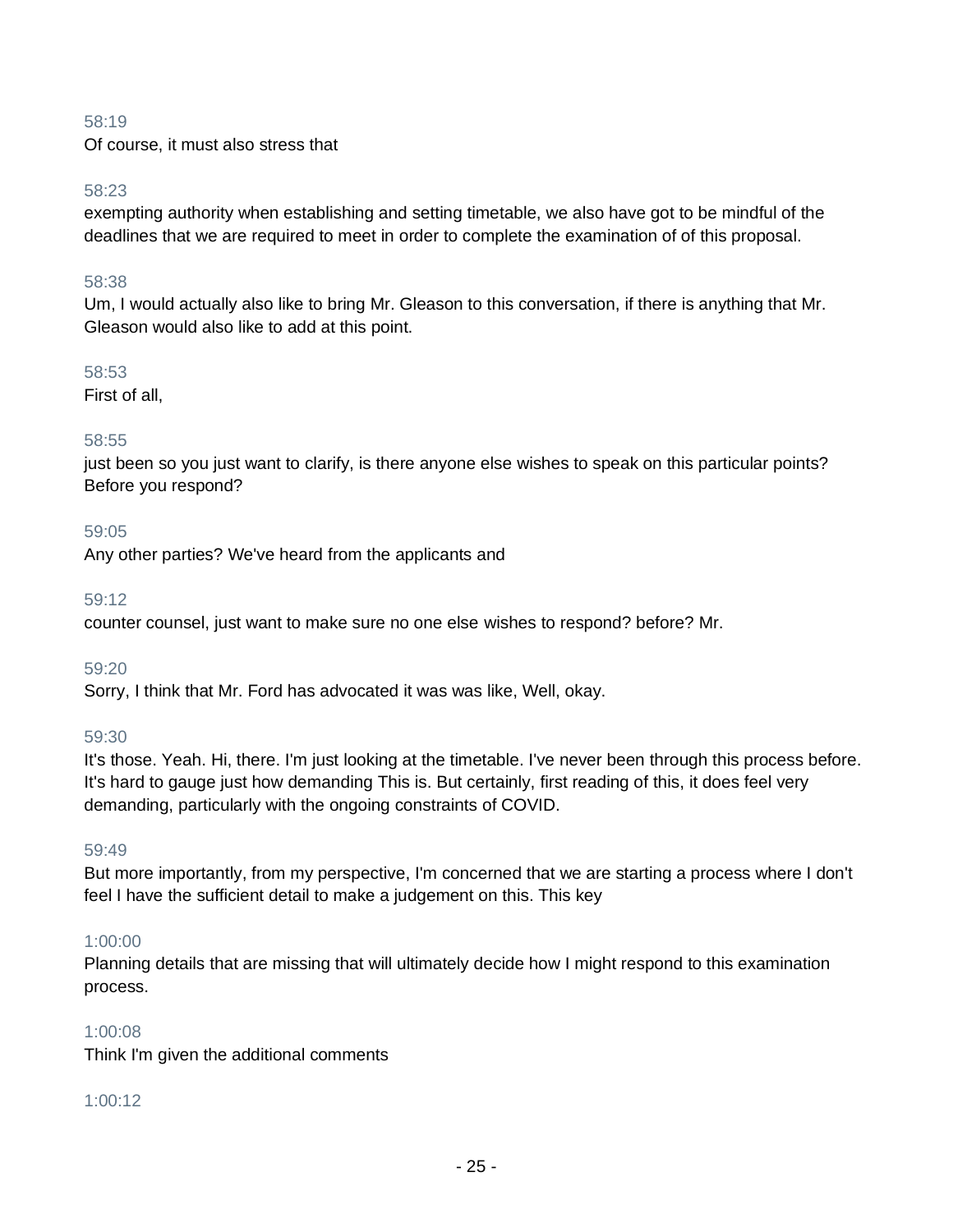made earlier about the changes being made to plans feel it does feel pretty fluid at the moment. And clearly it's is it feasible to make a judgement here? Well, things are still moving, you've got moving pictures and things are changing.

## 1:00:30

Can we just just start just by way of illustration, I submitted a, I discovered in July, that this is quite a significant level of lung tech required for my property. And I responded with 24 queries related to that, as yet, I'm still missing, I still don't have the answers to those 24 queries.

## 1:00:53

Thank you. Thank you, Mr. Horse for that.

## 1:00:56

Mr. basford, would you like to intervene again?

## 1:01:01

Yes, it in lighter, Miss Robbie's mission. And she's absolutely right to anticipate this. This response. If there is additional time allowed for the submission of a local impact report by Northumberland county council such as a it is provided that deadline to or after deadline one, this then merely moves the pressure for the applicant to deadline three.

## 1:01:31

So that's, that's very important from the applicants point of view, and we would not want there to be any misunderstanding as to the the real difficulty there would be in complying with this timetable as it's drafted, it would really difficult.

## 1:01:48

The in terms of deadline one and deadline three, we are as concerned by those although we would say deadline two is the most difficult to comply with given experience in DCs previously, the burden on applicants in the early part of the examination is extremely high. And it does involve a lot of midnight and post midnight working for teams, which as I say is a well being issue in relation to Mr. Horse submissions. Thank you very much, Mr. Horse for drawing those to the examinations attention. I'm sure you will have set out your concerns and your representations. And if not, then obviously you're at liberty to do so. I'm aware that our team is in touch with you and is seeking to work through those points. And I know that they they've been in touch with me today and say that they're intending to continue to try to satisfy you in relation to the points that you have raised.

## 1:02:49

Thank you, Mr. Botsford.

## 1:02:52

Mr. Pinto? Are you happy for me to make some comments at this point? Yes, please.

## 1:02:59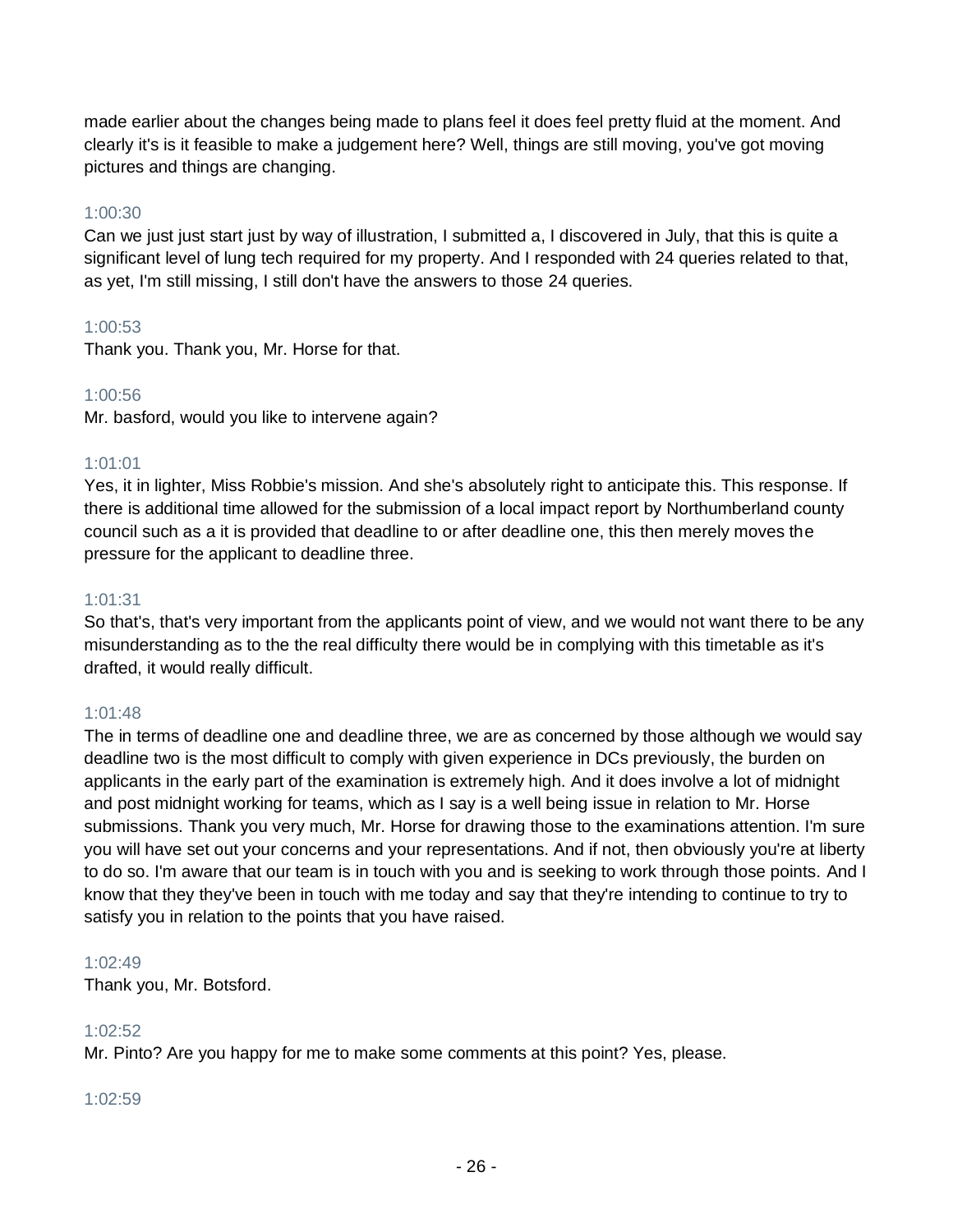Okay, thank you.

## 1:03:04

Mr. basford. First of all,

## 1:03:06

let's try and unravel what is being proposed here, put it in terms of our deadline is proposed. And also your suggested changes to that.

## 1:03:22

So we accept that it is unusual to issue first written questions with a real six letter.

## 1:03:32

But the reason we looked at that was because those questions were prepared by the examining authority, pattern early stage, and therefore we sought to give you

## 1:03:48

the most time we could transpose questions

## 1:03:53

rather than waiting to the normal position would be to issue questions with a relate letter. What we have endeavoured to with in doing that, is to give you it's approximately eight weeks to respond to that recognising that there is the Christmas period in the middle. A weeks is,

## 1:04:16

as far as I can see fairly typical, if not more generous than most gcos. So I don't think that those questions in themselves are matters that

## 1:04:30

I don't think we were being hard on you there in allowing you. That's time for response at deadline once those questions, but please come back to me. Shortly on that,

## 1:04:46

then I would just like to go through. So we don't have

## 1:04:51

an issue with that at the very centre. We don't have an issue with that. And indeed We think

## 1:04:57

sure for you to have issued the written questions.

## 1:05:00

As it enables them to be prepared in a timaeus, and, and sensible manner. So we are grateful for that departure. Thank you. So, as far as there's been formed, those questions are, I would think probably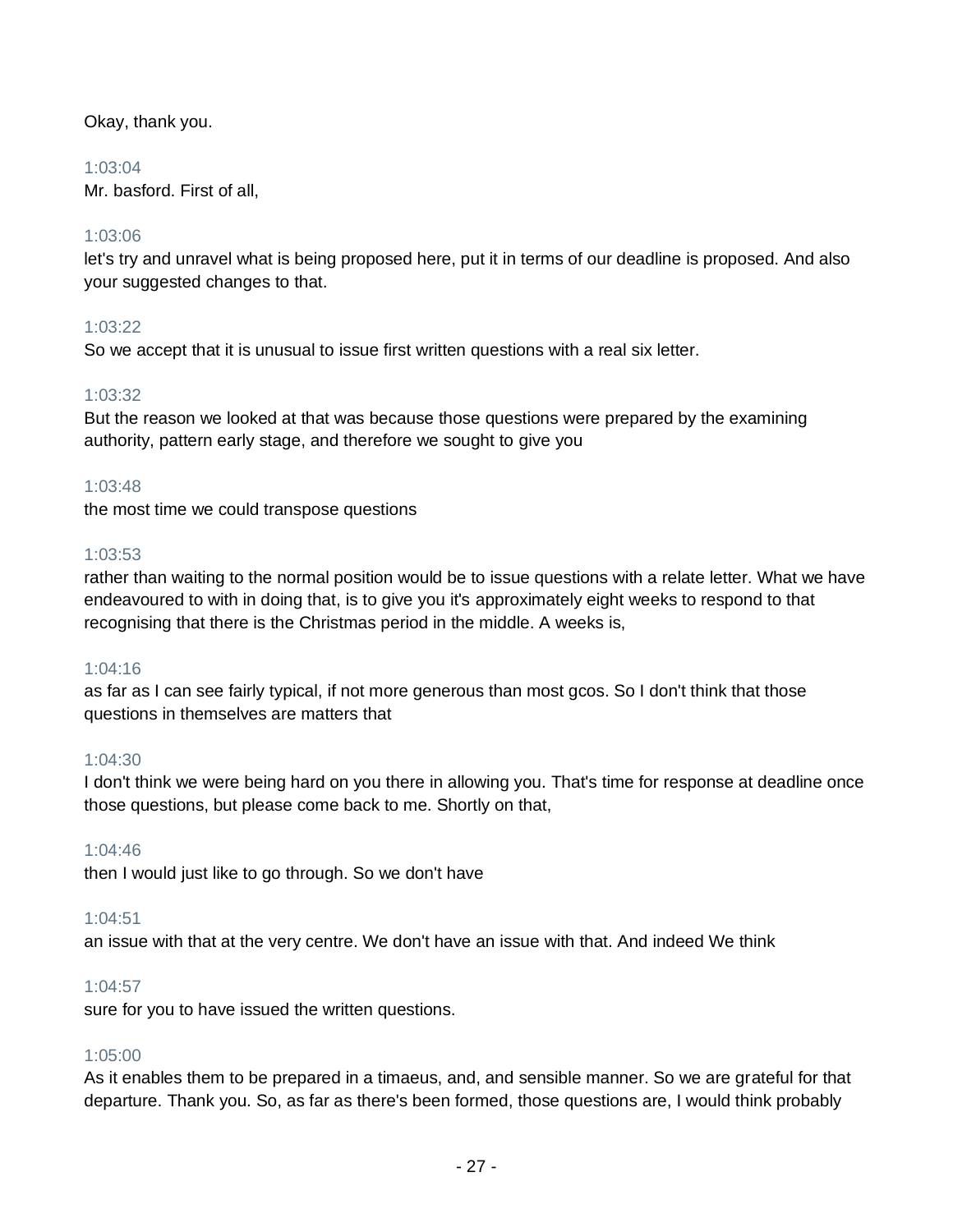90% of them are aimed at the applicant. So the burden is with you. So I'm pleased to hear that you think you can respond

## 1:05:28

in time, as indicated

# 1:05:32

to those written questions? If we move on from those, then if we look at what's required, it's headline one.

# 1:05:40

So local impacts report,

# 1:05:43

I'll ask, this will be about that shortly. In terms of procedures, that would be normally something that has to be provided at its deadline to accept that. But given that the real six letter was submitted, issued, on the 19th of November, again, eight or more weeks to provide that response, I don't think is unusual, or particularly harsh.

## 1:06:17

Notwithstanding Christmas in the middle, we'll come back to that.

## 1:06:23

The next item comments on irrelevant representations.

## 1:06:29

unclear why.

# 1:06:33

Or perhaps you can tell me, those representations have been on the website for quite some time. And presumably, comments have started to be prepared quite some time ago to those representations. There are, I think, 47 representations, which isn't an enormous amount. So again, slightly surprised that you're suggesting that's sideline one isn't suitable. for that. It isn't, we can save time here. So it isn't, it isn't deadline, one of which we've had ample notice. And of course, applicants always know as they head towards examination, they don't have to respond to relevant representations and so forth. But if you if you think about deadline one, and then the consequence of it, and what we're talking about is the proximity of the three deadlines close together, deadline one, you would receive the local impact report. And other documents at that point, they may very well.

# 1:07:35

They may very well only be available several days after deadline one, even with Stakhanovite accurate activity on the part of your team, which mean that, for instance, the local impact report, we may have less than seven days to reply to, and that could be a voluminous documents.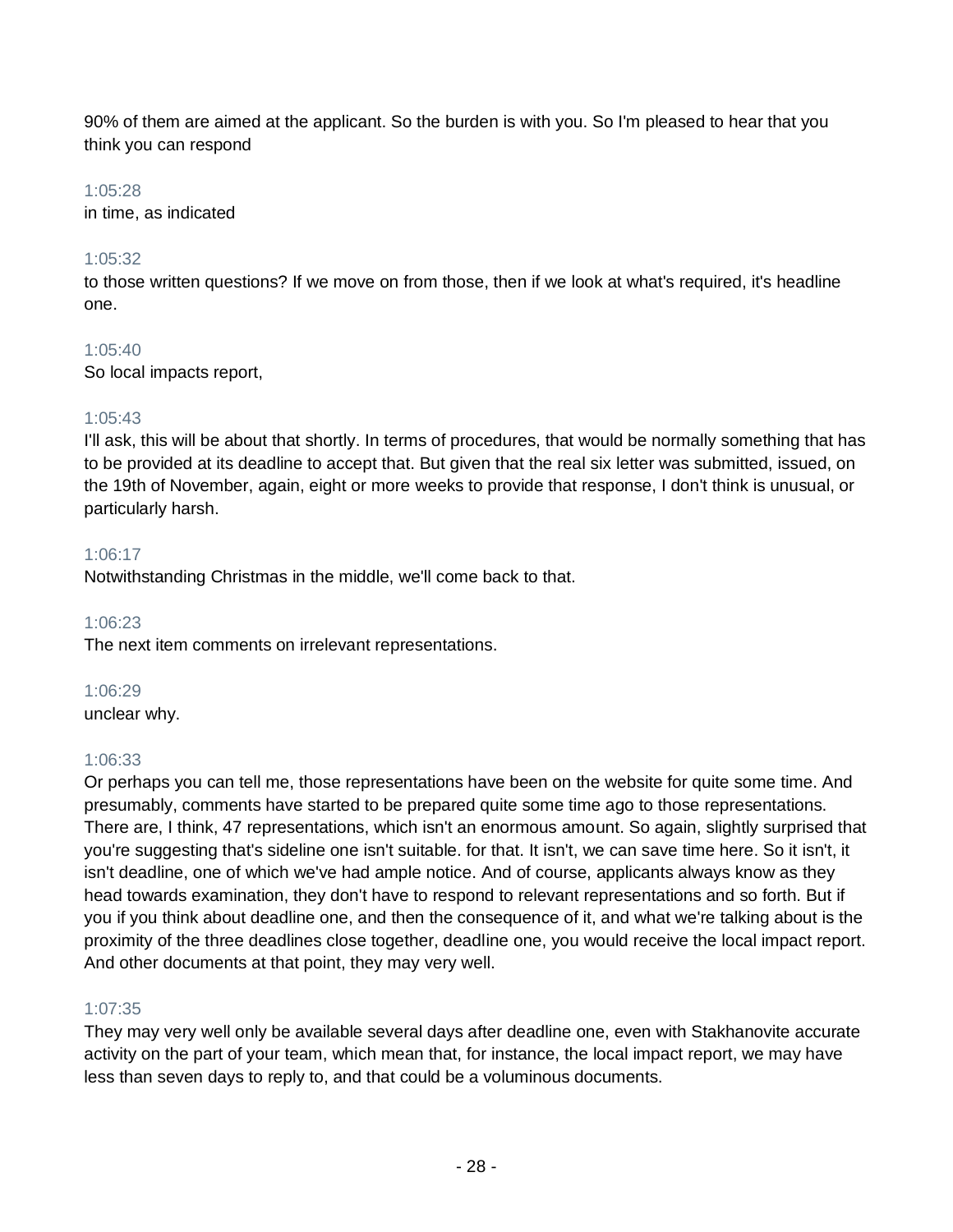## 1:07:55

Similarly, any other comments by parties on the, on those

## 1:08:02

on the written questions, and any other submissions made to by parties who might want to make a fuller representation they did in their relevant representations. That's what we're concerned about. It's, it's not so much deadline one and what has to be done for it from our point of view, although you've heard as Robbie, it's about the fact that very hard on its heels is going to cut hum is going to come deadline to and then that is where the problems start, from our point of view, and that it's difficult for us to then then turn things around in the time available.

## 1:08:37

And it's worth saying that if we produced on deadline one, as you've required us to do our full set of written questions, and the responses to all of the relevant representations. All of the other party's going to have to review that and consider those by deadline to and I predict that our submissions will be really missed that deadline one.

## 1:09:02

Again, what I would say is that

## 1:09:05

previous

## 1:09:08

examinations I've been involved in, I think it's fairly standard practice is to give two weeks between deadline one to deadline two, and deadline two to deadline three, which is what We have provided.

## 1:09:22

Does that notes that Google experience, I don't think that's the that's certainly not my experience on it. And it is not the experience of housing that I think which is the largest promoter of development consent orders in England. So it's.

## 1:09:44

So even if that is the case, then the particular volume we have here is going to be difficult to comply with the time available.

## 1:09:57

So particularly the volume you have here.

## 1:10:00

Can you expand on that please? This is there are a relatively large number of written questions on this scheme in comparison with Sam it is it is effectively to conjoin scheme. So it is quite extensive. And we we can expect as a result, the volume of information that we we will receive from people like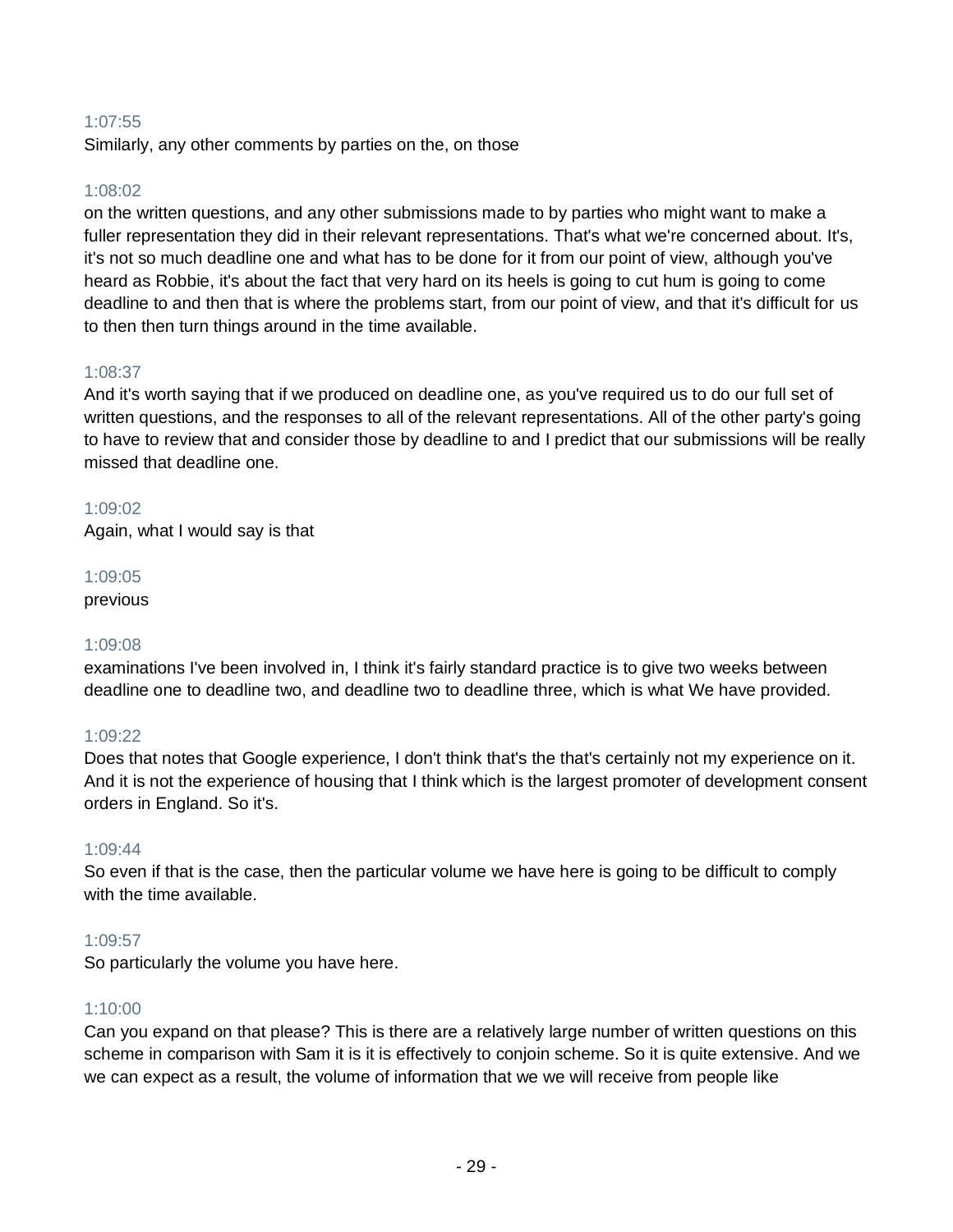Northumberland county council perfectly properly to be voluminous and two weeks is extremely difficult to comply with.

## 1:10:31

You do not see of course,

## 1:10:35

applicants are like swans you only see the smooth,

## 1:10:38

external appearance as opposed to the frantic paddling beneath the waves. And the the timing I can tell you is extremely tight to the point that I have mentioned to you now, twice, and I will do it a third time well being as an issue on this. I don't doubt that there is an issue about well being that needs to be considered in any of this.

## 1:11:01

inspectorates and myself personally would be very concerned if what we set out leads to well being issues.

## 1:11:11

I I think there has to be a balance here we are accustomed to. And I have been involved in details from the rookery, the very first one where there was four weeks between deadlines.

## 1:11:24

Instead of the upping the tempo as time has gone by and the inspectors have asked more and more questions.

## 1:11:31

There were only I think about 25 questions and the whole rookery were where we are now there has to be a balance. We believe that the balance lies around about three weeks, so that there is sufficient time to

## 1:11:49

to look at the amount of information that is going to be generated in this case.

#### 1:11:54

Okay.

## 1:11:56

Before we move on to any other point, can I just ask Mr. Horse if you

## 1:12:05

if your hand is still up?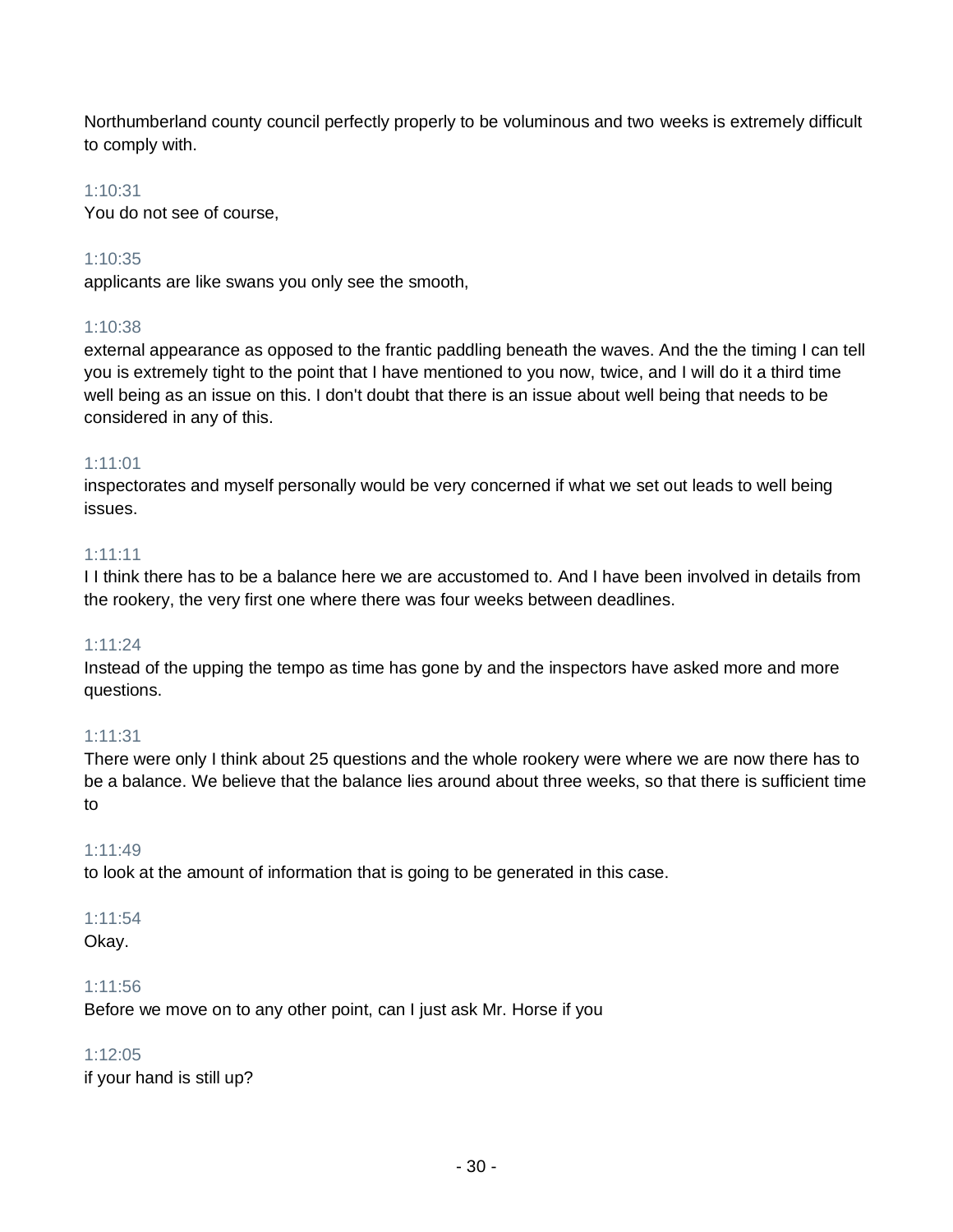#### 1:12:08

I'm not sure if you would like to intervene again? Or if it was left up from your previous intervention on on this matter?

#### 1:12:19

high that it wasn't left up in potentially if it was, if it was at all I thought I had dropped it down. We're sorry, Bella. Not problem. Thank you. And

#### 1:12:29

Mr. Phil.

## 1:12:33

Sorry, Mr. Gleason. Apologies.

## 1:12:37

Miss Robbie has a hand up as well as Inc.

## 1:12:42

Yes, thank you, sir. It's just it was just a point to raise really, that term, in terms of, we are a little bit concerned

#### 1:12:53

about the amount of engagement we're having with the applicant. So we didn't, as an authority didn't see that submission in its final form until it was published on the pins website. So that's the first that was the first opportunity we've had as an authority to go through the scheme in the the amount of detail that we've needed to go through. So although we've been having meetings, pre submission, around General, general issues around routing and such, like we hadn't seen any any of the documents from in the environmental impact assessment, so we haven't had any opportunity to, to,

#### 1:13:32

to discuss those with the applicant, and the agents.

## 1:13:37

And I know any any items that we didn't agree with or wanted clarification on or anything like that. So we've, we've had to work very, very swiftly in terms of coming to our

## 1:13:48

getting our thoughts together on that. Also, we've made, we've made a number, we made quite some substantive, relevant representation at the end of October, we've had no discussion with the applicant on any of those items, since we've also made no progress at all on the statement of common ground. So, um, you know, just again,

## 1:14:09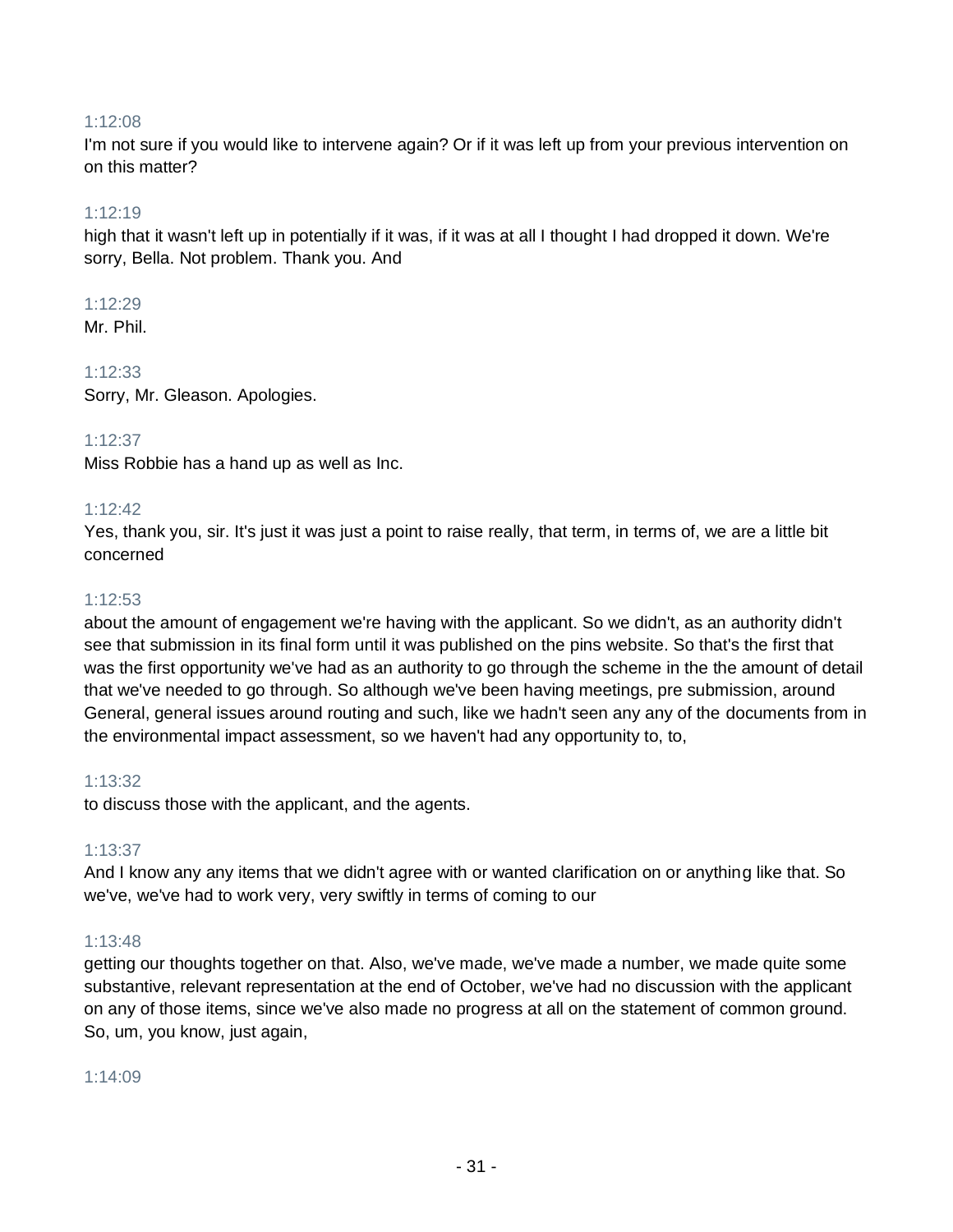in terms of hitting those deadlines, we may have to make decisions on what we choose that we if we can get the local impact reporting that will potentially be

## 1:14:19

be a priority, but that will be written on the basis of the information that we have before as at this present time. So it may still raise lots of questions that could quite easily be ironed out and and dealt with. And so I'm just that's why that's where our concerns come from that time is ticking and we haven't had

## 1:14:44

a lot of discussions, for instance, the amendments to the proposed amendments, the scheme.

## 1:14:51

They were they were emailed to me yesterday. So okay, I

## 1:14:56

know that that's very helpful. Thank you for that. Can I just check with you

## 1:15:00

I'll describe your processes for approval or submission of the local impacts reports. Are they entirely internal to you? Have

## 1:15:12

you done? Yes, I've been to protect them report to our

## 1:15:17

planning committee to get delegated approval. And that delegated approval is just for the director and the chair of the committee to to see that report before it's submitted. Thank you. That's helpful. Did you?

# 1:15:35

Okay.

## 1:15:38

Can I just raise further points with you, Mr. basford, about the deadlines and why we had suggested

## 1:15:51

the approach we have in terms of time periods. And, as I've said, we've allowed two weeks between

## 1:16:02

deadlines one, two, and three in each case, which, as far as I'm aware, is current practice. For recent examinations. The reason why we have

## 1:16:17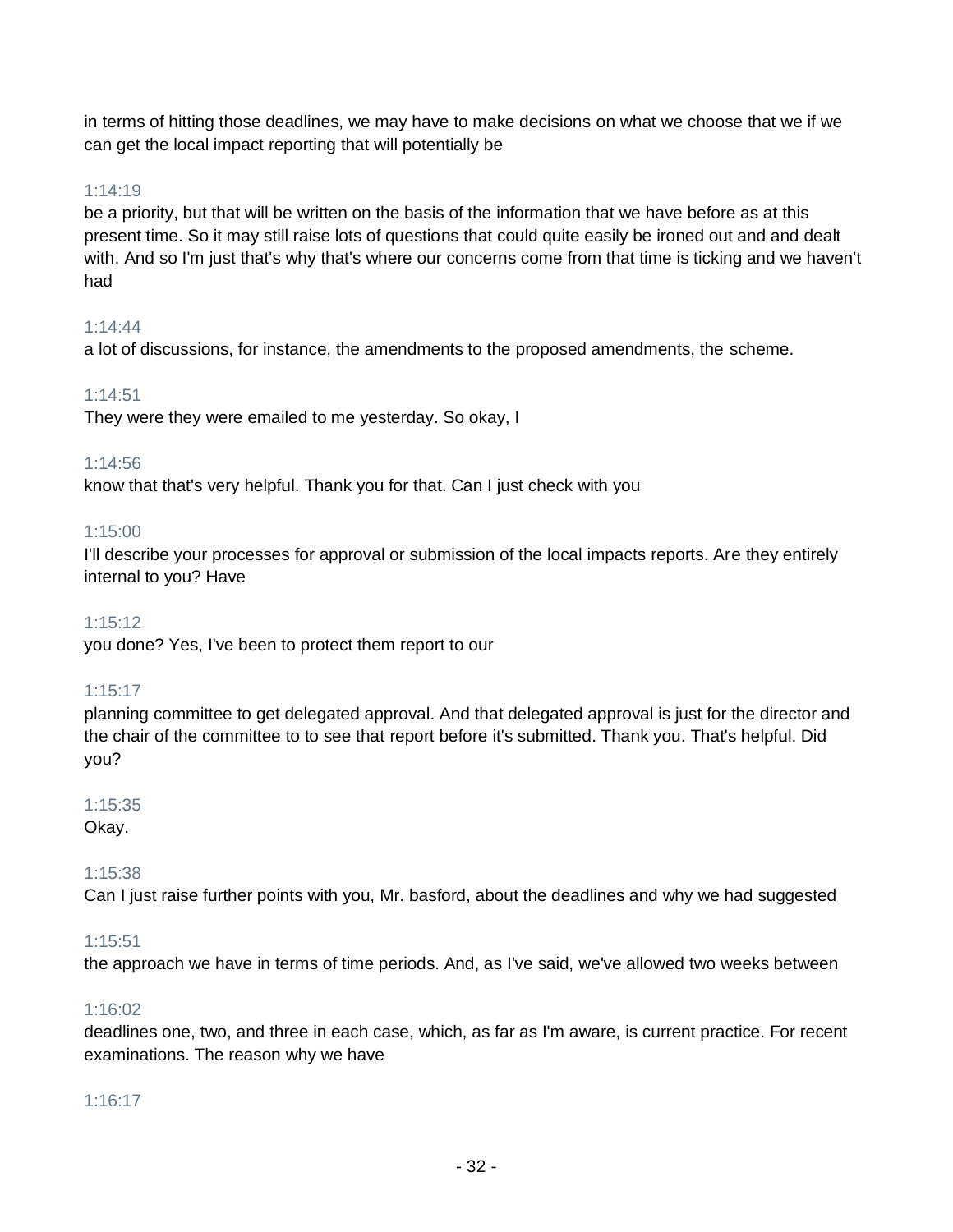particular concerns about your proposed said line three, which you've suggested could be the 18th of February, is that the hearings take place the following week, with the first development filled with consent or two hearing on Tuesday, the 23rd. And that, therefore, would give

## 1:16:40

facts a couple of days between deadline three and substantive hearings taking place. And as we've set out, we would normally expect to issue detailed agendas at least five days before the hearing. So if we move forward with your suggestion of Thursday, the 18th of February for the deadline three, then that puts pressure

# 1:17:07

on to the hearings the following week, which may not then be as meaningful as they might have been, people won't have been able to, to respond to those. Could you comment on that, please?

# 1:17:27

Mr. Smith,

# 1:17:31

Mr. Buffett also making into a muted microphone. The approach that has taken place on a number of decio applications where I've been involved recently is to have the first decio hearing. In fact, immediately after the preliminary meeting, which which obviously differs from the timetable, you have adopted.

## 1:17:53

The

## 1:17:55

the question, therefore, is the penet. sufficiency of time to prepare for the

## 1:18:05

the hearing on the DCA, which you have slated for 23rd February. Now, if you were to move deadline to which is the one I'm making submissions about, in particular president back I one week, which would take it to the second of February, that would still provide

## 1:18:26

something like three weeks to prepare the agenda. All you would be seeing in the interim would be the comments of third parties on the draft development consent order and frankly, they should be making submissions in relation to the draft develop consent order, which has been public since the summer well before for them.

## 1:18:48

So, I think that that is not a particular concern provided the deadline to was moved to the second of February. Could you though comments on the issues specific hearing then follows the decio hearing later in that week, because issue situations there would be different you would have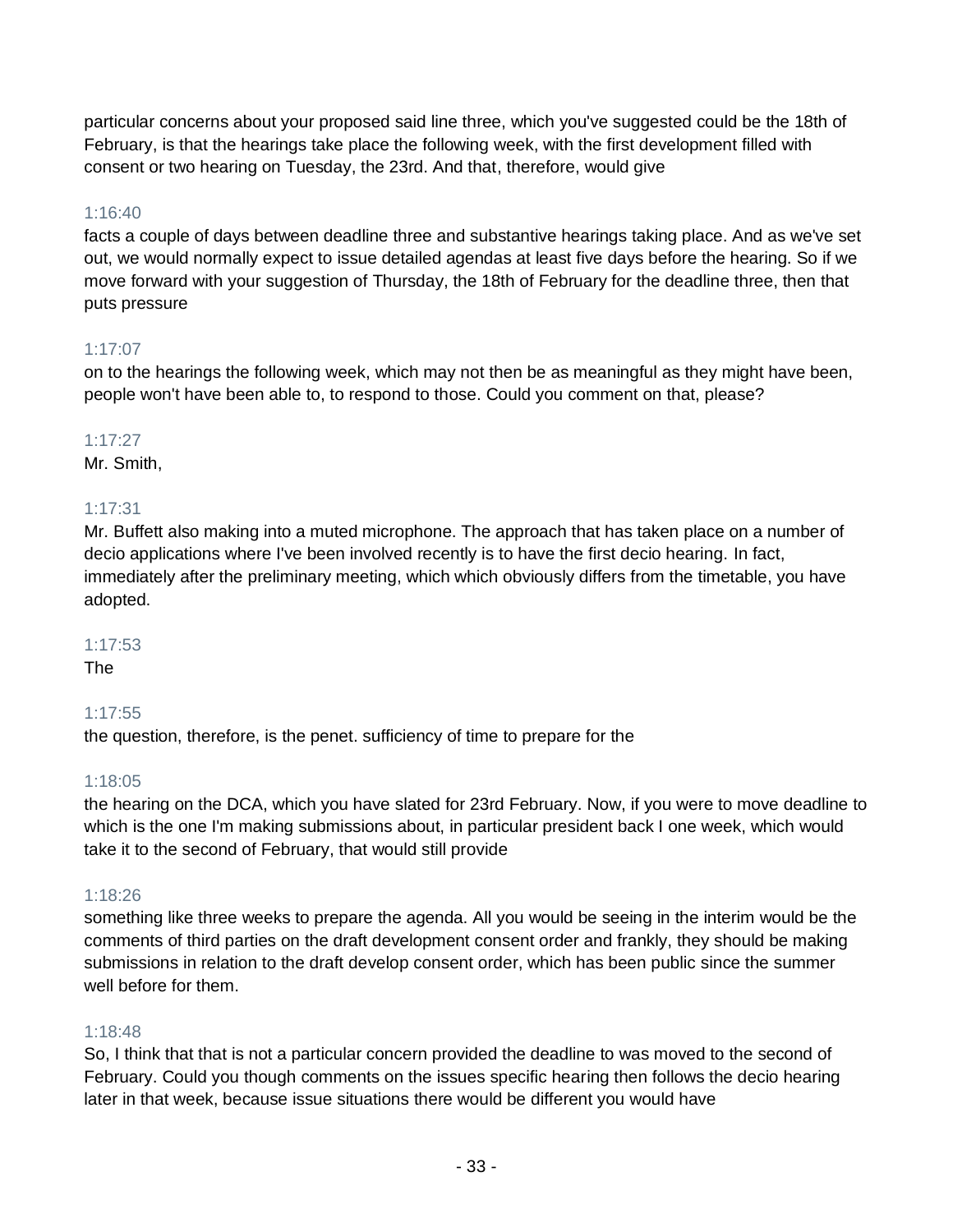## 1:19:08

you would have received two terms of bound already by then. And so you would have the information available from deadlines one and two already because of course deadline one is much earlier than it is very frequently on other DCA O's. The deadline three hopefully should be a point at which you're seeing they're looking at the issues anyway. So So I would say that that is something which can be accommodated.

## 1:19:39

Okay, I would hope so. If it was the ninth of February, you would be looking at a hearing date. If you wanted to retain those dates have the submission date. The

## 1:19:54

second would be the first one then if it was two weeks, it would be the 16th

## 1:20:01

for submission, which would give a week, otherwise it is immediately before.

## 1:20:08

Okay, thank you.

## 1:20:15

Miss Robbie's you still have your hand up. Is that's as has a new point which to make or Thank you. So

## 1:20:25

that's fine. Botsford I'm afraid to join set position. Yes, Miss Robbie.

## 1:20:37

How so?

## 1:20:39

You still had your hand up as well. It was having consequences. You're having your hand up as well, please. Sorry. I have I have a slight time delay. So do forgive me.

## 1:20:51

Mr. Pinto? I think we're position now where we need to probably give this some thought. And given that we've been going for an hour and 20 minutes. And I think perhaps we should have an adjournment for 15 minutes. While Mr. Pinto and I speak about these submissions we've heard and then come back. But before we do that, Mr. Pinto, I think you had some

## 1:21:20

revised dates. That's if we could put two parties now. Let them think and then we'll come back and discuss those after the agents.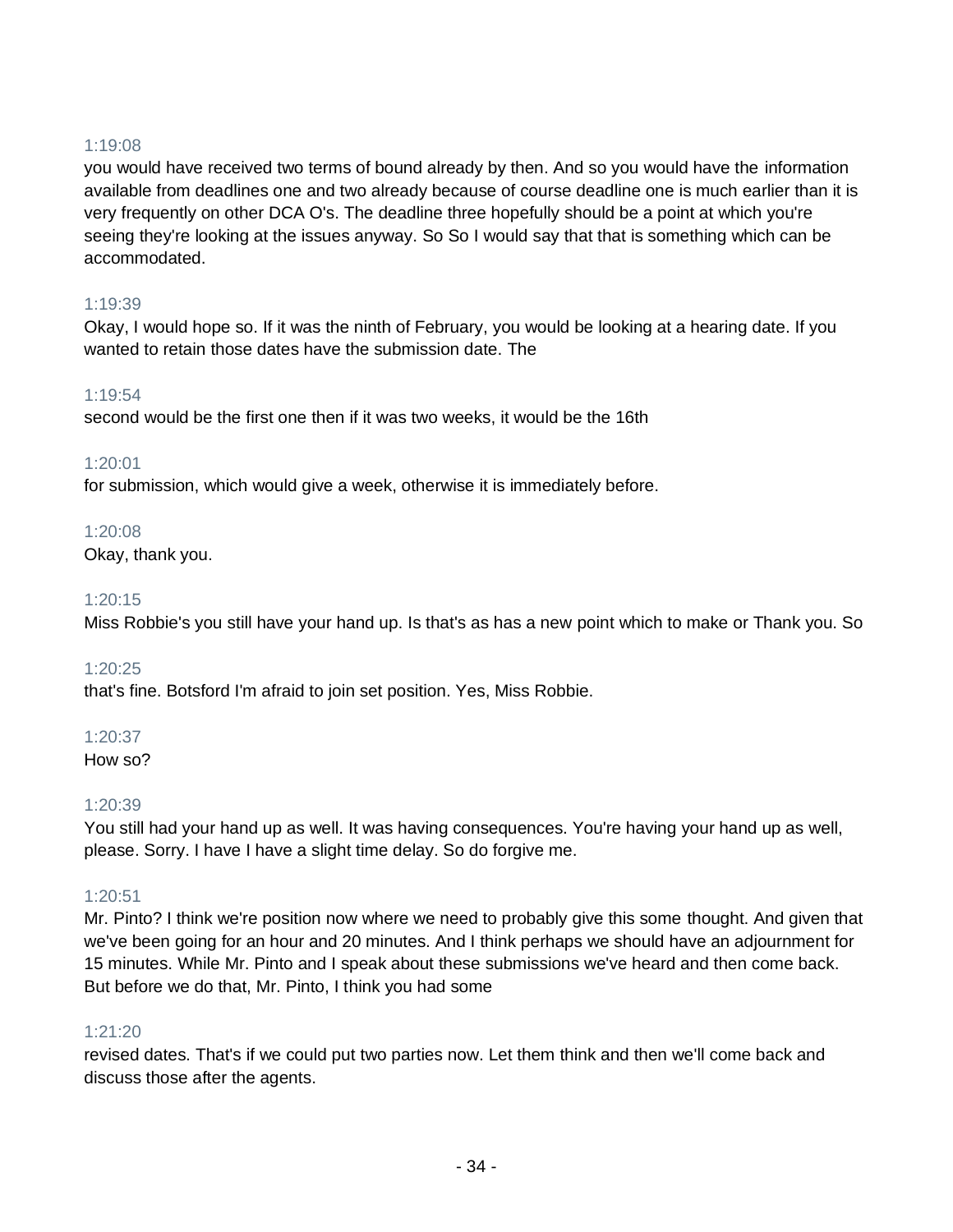## 1:21:33

Certainly, thank you, Mr. Gleason.

#### 1:21:37

Following the written comments, which as I have mentioned before, we have received on these points, and

#### 1:21:46

we have given das comments some consideration and the proposals that we had drawn previously wore for Friday, the 15th of January is deadline one. Friday, the 29th of January is the deadline to in Friday, the 12th of February is deadline three.

#### 1:22:16

I am now

#### 1:22:18

particularly looking, I believe it Mr. basford. In Miss Roby. In terms of what perhaps your thoughts were on this outside with Mr. bassford, please.

#### 1:22:34

Well, the that doesn't really help us because those are still the same

#### 1:22:40

distance apart. I also in light of Robbie's comments, have to

## 1:22:47

have to make a submission as she has submitted about and the inadequacy of consultation with Northumberland county council that is, you will be wholly unsurprised to hear very far from the truth. In fact, there have been four weekly progress meetings which has saved meetings every four weeks, relevant representations have been discussed. There have been staff availability issues, as you might expect on the path of Northumberland county council bearing in mind that there is a global pandemic undertake under way. So we understand that but it is absolutely not true that housing has not been engaging with Northumberland county County.

## 1:23:29

The matters that have been canvassed include public rights of way adoption of new roads, landscaping, de trunking, air quality noise, so there I am, landscape heritage, surface water, all of those have been discussed with North North American Council, it is not the case that there has been an absence of communication.

## 1:23:47

In terms of the consequence.

#### 1:23:51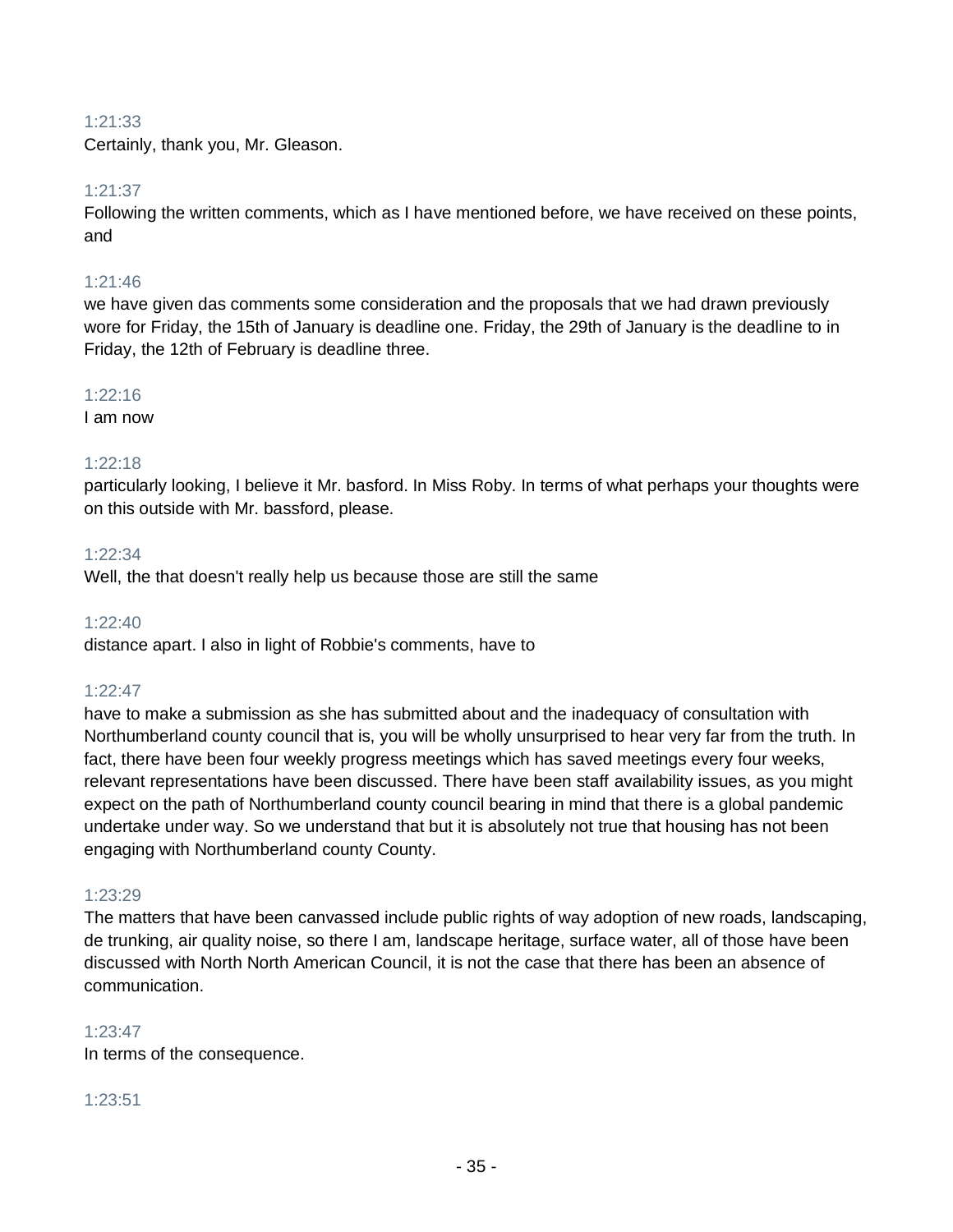The The point is that there is only two weeks still between 15th of January. So if the 29th of January was, was to be the second deadline, then it would obviously assist if the first deadline remained where it was, because that would provide some additional time, but only a matter of days, which is rarely helpful at all. But as I mentioned remains the same, that approximately three weeks between deadlines that's appropriate on this case, but I believe that the days that we are proposing are not that dissimilar to the ones on your initial submissions to bassford unless I'm incorrect on this point.

## 1:24:34

My submission was that they should be three weeks that's 21 days apart. And even with my poor math 15 from 29 does not equal 21.

1:24:51 It's 14, I think, the password

1:24:58 and then the button

## 1:25:00

Rule 12 is still 14 days. The point is that the the intervening period between the deadlines.

1:25:08 Thank you, Mr. bassford.

1:25:11 Sorry, can I just check that Mr. bassford, you were suggesting

## 1:25:15

the 18th of January, consent line one, then Wednesday is the third of February. We are the 12th of January is fine for deadline one. And of course, if we move things,

## 1:25:31

if we move things backwards from the 12th of January, then it eats into the duration of the examination, which has to be six months. So

## 1:25:40

the 12th of January from housings point of view is, is fine. The issue is the

## 1:25:47

is the 26th of January, which is only 14 days later. And I'm saying that there needs to be 21 days,

## 1:25:54

which I suggested second of February.

## 1:26:01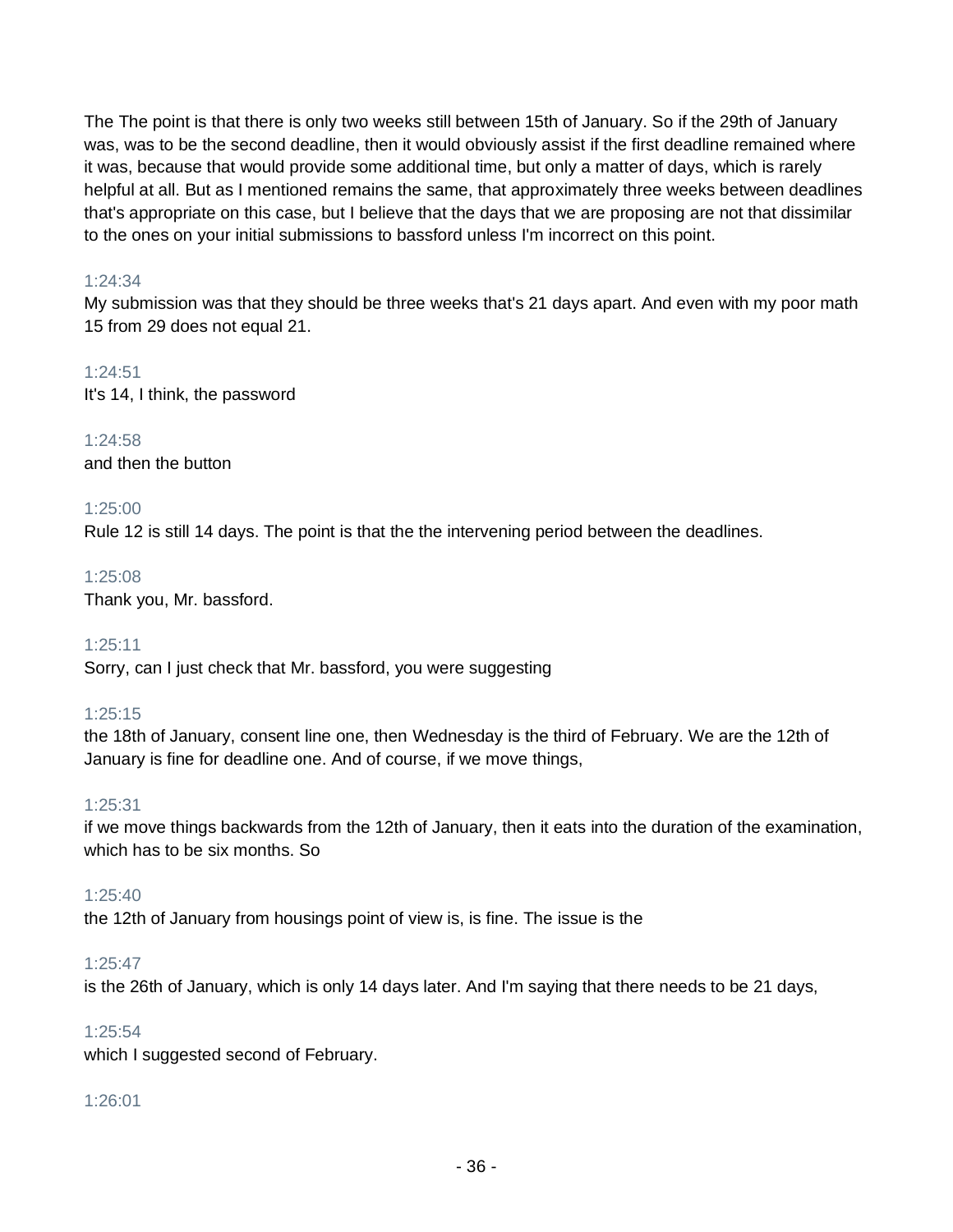2 February being a Tuesday. Yes, there they are all I think Tuesday's we were suggesting 29, which is the previous Friday, the end of Friday.

## 1:26:13

So, effectively, you have one working day, although taking your point that people two working days, to Monday and Tuesday, yes. Okay.

## 1:26:26

Ours count in DC. I do appreciate that. They come for us all.

## 1:26:34

And what I wouldn't want to do is put people under additional pressure by saying close a business on

## 1:26:42

a Monday or Tuesday, recognising that people will then work like crazy over the weekend, which is part of the reason why we suggested for 2019 as of Friday, but are you Then could you consider and I'm not asking for an immediate response with having the Germans come back to it. But if we were to, to have

## 1:27:06

to keep deadline one as the 12th recognising that that does put Cannes council

## 1:27:14

under some pressure, we'll keep that as the 12th and then have deadline to as the 29th.

1:27:21 And deadline three as the 12th

## 1:27:26

of February.

1:27:28

Could you consider while we are achieved just Could you just read those back to me again, sir. So

## 1:27:36

close to 20? Yes, 29th. deadline to and then

## 1:27:42

swells of February for deadline three.

## 1:27:51

Thank you, sir. We very much appreciate that you are under pressure in a DCA examination because it is a an intense pit of activity for you and your team as well. So I suggest we look at those during the shops adjournment and then we can discuss them and we return as you suggest. Miss Robbie does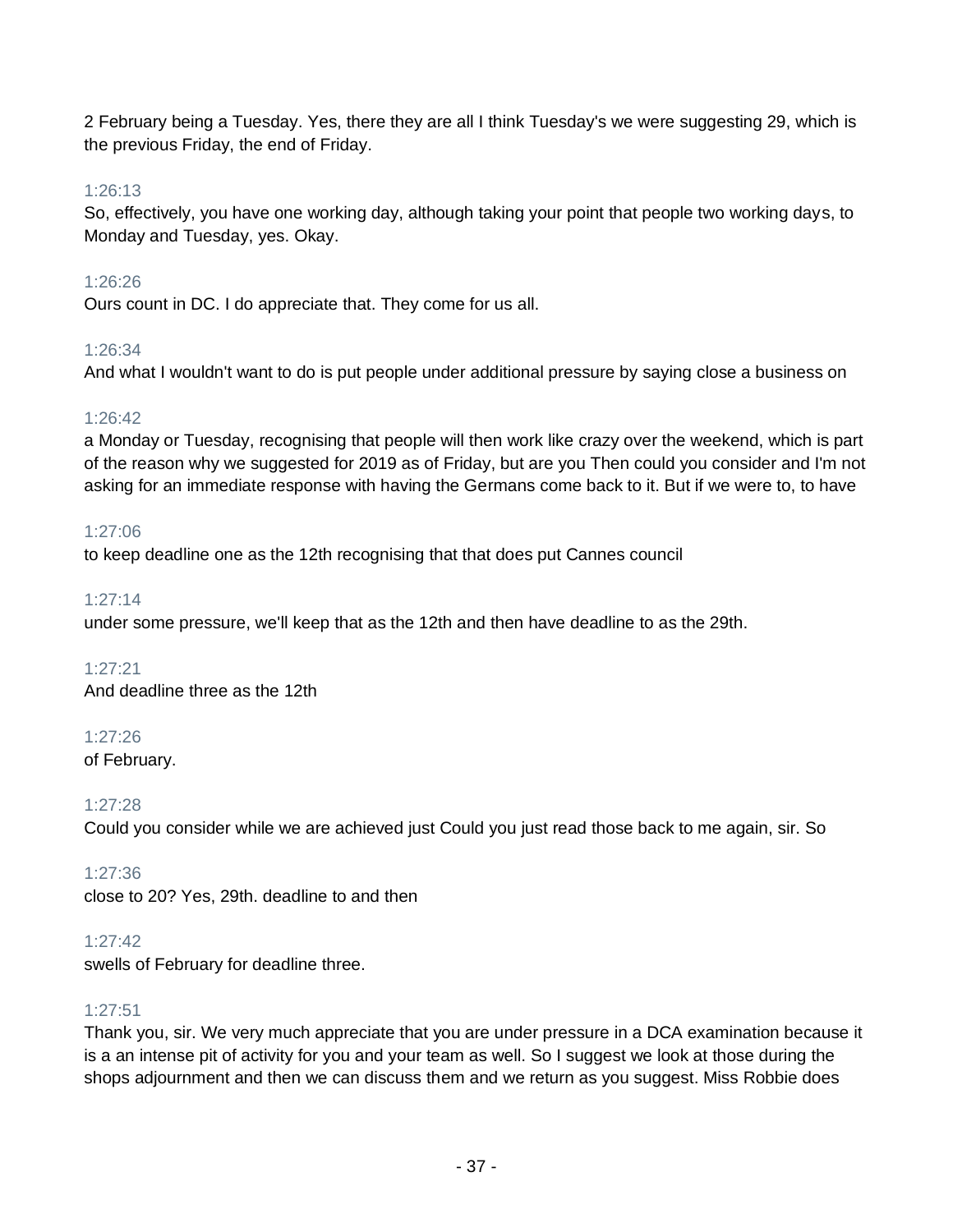have her hand up as well. Right. Okay, there's going to be two hands come back now or or two and to respond after the shorter turn.

## 1:28:19

Just come back quickly, quickly now if that's okay. I don't I don't want to get into an argument with with the highways England at all about the level of

## 1:28:30

of consultation and things that we've had. We have raised a number of issues. I don't feel like we've made any substantive progress on them. And it's that's fine. And we'll just wanted to raise that point at this at this this moment in time. If if the local impact reports written on the basis of the information we've got before us. That's that's what we'll that's what we'll do. We just I think we just hope that we would have been able to have made a little bit more progress towards a greens agreeing some of the issues before deadline one that's that was all kind of like like to say, and obviously, you know, if deadline one needs to stay as the 12th of January, we'll we'll accept that. We'll

## 1:29:06

we'll endeavour to

1:29:08 to to achieve that. That deadline. Thank you.

1:29:13 Common to make boats

## 1:29:16

matters changing during the course of the examination. But that's useful to have that input for now. Thank you.

## 1:29:23

So it's now 1130. Can I suggest we have a short break until we will adjourn until

## 1:29:33

1145? I think the process we need to go through here is that we turn cameras off and turn microphones off. But stay logged on. And then at 1145 Mr. Pinto, myself will rejoin at that point. Can I just check

## 1:29:56

with Miss Patton if there's anything else we need to technology

## 1:30:00

Why's at this point?

## 1:30:03